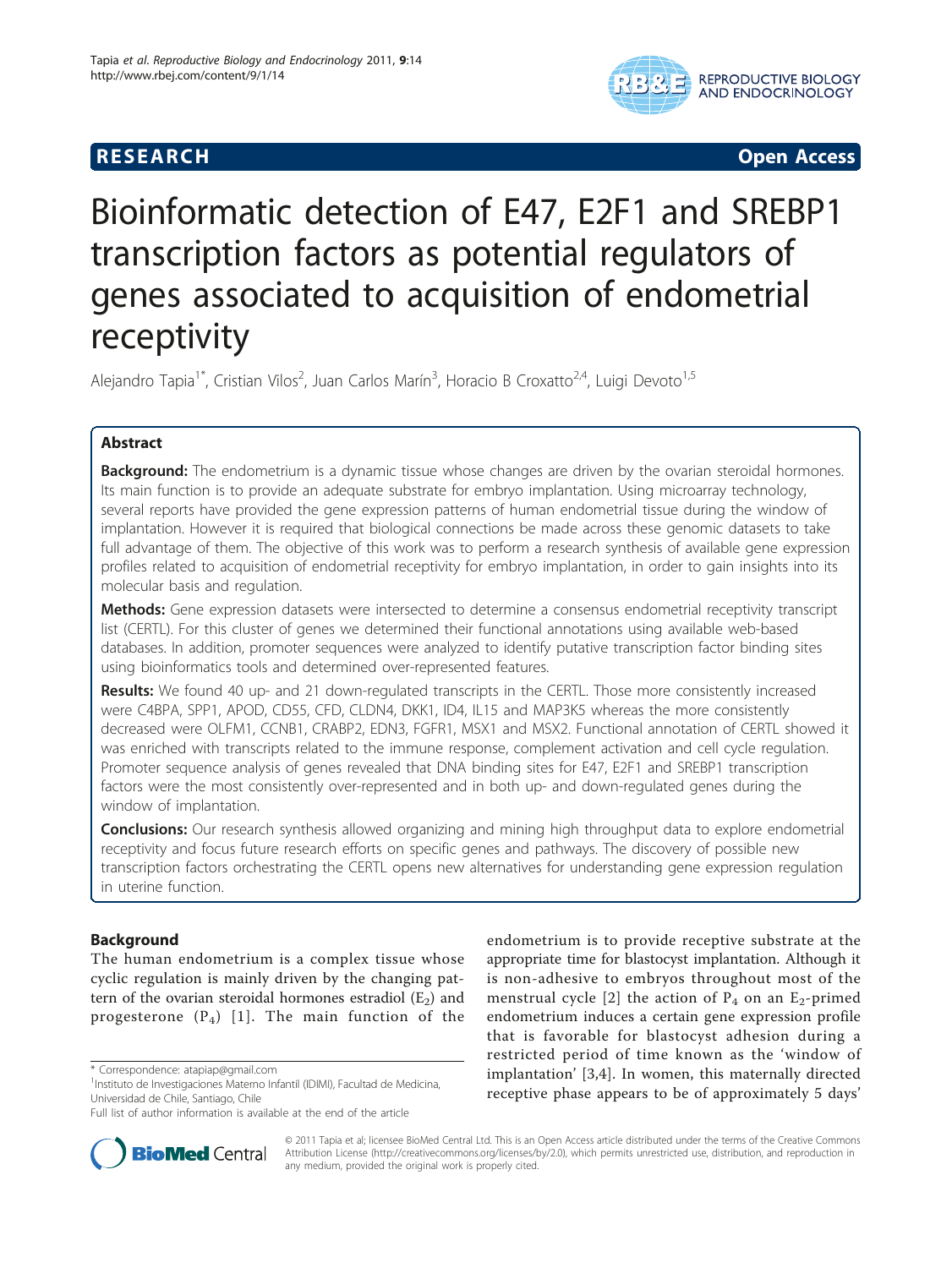duration, from day 20 to day 24 of a 28-days menstrual cycle [[5](#page-9-0)]. The molecular basis of the window of implantation in human endometrium is beginning to be unrevealed and a number of biochemical markers for uterine receptivity have been proposed [\[3](#page-9-0)[,6](#page-10-0)].

Microarrays analysis, an assay that is used to measure the level of mRNA expression of thousands of genes in a group of cells [[7](#page-10-0)], enables discovery of genes or pathways likely to be involved in a biological process. This approach has been used to broadly characterize the molecular bases of endometrial function in women, by determining the gene expression profiles corresponding to each endometrial phase during the menstrual cycle [[8-10](#page-10-0)]. In addition, it has been used to specifically investigate the acquisition of endometrial receptivity to embryo implantation during spontaneous cycles [[11-15](#page-10-0)]. Since changes in the endometrium toward acquisition of receptivity are mainly driven by progesterone  $(P_4)$ [[16,17\]](#page-10-0), two strategies have been used for gene discovery during spontaneous menstrual cycles. These are based on the comparison of the endometrial transcriptome under peak  $P_4$  circulating levels (days 19-23, window of implantation) compared to the endometrial gene expression profiles obtained under absent (days 8-11, proliferative phase) [\[11,12](#page-10-0)] or low (days 15-17, early secretory phase) [\[13-15,18,19](#page-10-0)] serum  $P_4$ .

Although DNA microarrays are a powerful tool for gene discovery, there are several substantial sources of noise in microarray data. Intra- and inter-microarray variations limit the statistical power to discriminate the differentially expressed genes. While validation of microarray data is required to overcome this issue, most reports of endometrial gene expression analysis included validation of only a small number of differentially expressed genes (usually less than 10) by an independent mRNA quantification method (Northern blot, semi-quantitative or quantitative RT-PCR) [\[20](#page-10-0)]. Integration and cross-validation of data sets about endometrial gene expression profiles produced by different groups could increase confidence in gene expression results for many more genes than is tractable with classical validation [[21,22](#page-10-0)] and should provide the up- and downregulated genes that together orchestrate the acquisition of the receptive phenotype of the endometrium. Such exploration and integration could help researchers to obtain a comprehensive view of existing data and better prioritize experimental efforts.

Transcriptional regulatory mechanisms are crucial for temporal and spatial gene expression. These mechanisms are mediated by a set of transcription factors (TFs), proteins which have the ability to bind to a specific region on the gene (known as motifs or transcription factor binding sites (TFBS)), to regulate transcription. It is thought that co-expression of genes frequently arises from transcriptional co-regulation. As co-regulated genes share some similarities in their regulatory mechanism, possibly at transcriptional level, their promoter regions may contain common motifs that are binding sites for transcription regulators [[23](#page-10-0)]. Given a cluster of endometrial regulated genes with similar expression profiles, the characterization of their regulatory regions is a fundamental step toward understanding the largely unexplored networks of gene regulation in this complex tissue responsible for their coordinated behavior. Computation biology of gene regulation offers several bioinformatic tools developed for the prediction of TFBS within a specific regulatory DNA sequence [[24\]](#page-10-0). Given a set of co-regulated transcripts, *in silico* predictions of TFBS in their regulatory regions offers a unique opportunity to identify novel components, leading to the formulation of transcriptional regulatory networks hypotheses that can be further tested in the wet laboratory.

The aim of this study was to increase our understanding of endometrial receptivity to embryo implantation, by performing a research synthesis of the publicly available DNA microarray data. The first objective was to determine genes consistently reported in the literature as either up- or down-regulated from pre receptive to the receptive endometrium. The second objective was to identify possible TFs that may mediate the regulation of endometrial gene expression, by analyzing the cis-regulatory sequences of genes sharing a common regulatory behavior.

# Methods

## Integration and cross-validation of microarrays data

The available data sets comparing endometrial gene expression profiles from the proliferative vs. mid secretory phase [[11](#page-10-0),[12](#page-10-0)] and from early secretory vs. mid secretory phase [\[9,13](#page-10-0)-[15,19](#page-10-0)] were analyzed (Table [1\)](#page-2-0). The UniGene key identifier (cluster ID) for each differential expressed transcript was obtained from the SOURCE [[25\]](#page-10-0), NetAffx [[26](#page-10-0)] and UniGene [[27](#page-10-0)] databases. Each UniGene entry is a set of transcript sequences that appear to come from the same transcription locus (gene or expressed pseudogene) and was used for cross-referencing transcripts amongst databases. The information from each database was imported into Microsoft Access® software and used as a relational database to determine transcripts that show consistent differential expression under similar experimental conditions. Those having a similar transcriptional response (up- or down-regulation) in at least 4 reports for increased and 3 for decreased transcripts were considered biologically relevant and included in a list we have designated the 'consensus endometrial receptivity transcript list' (CERTL). The difference in threshold for considering down-regulated transcripts is because the study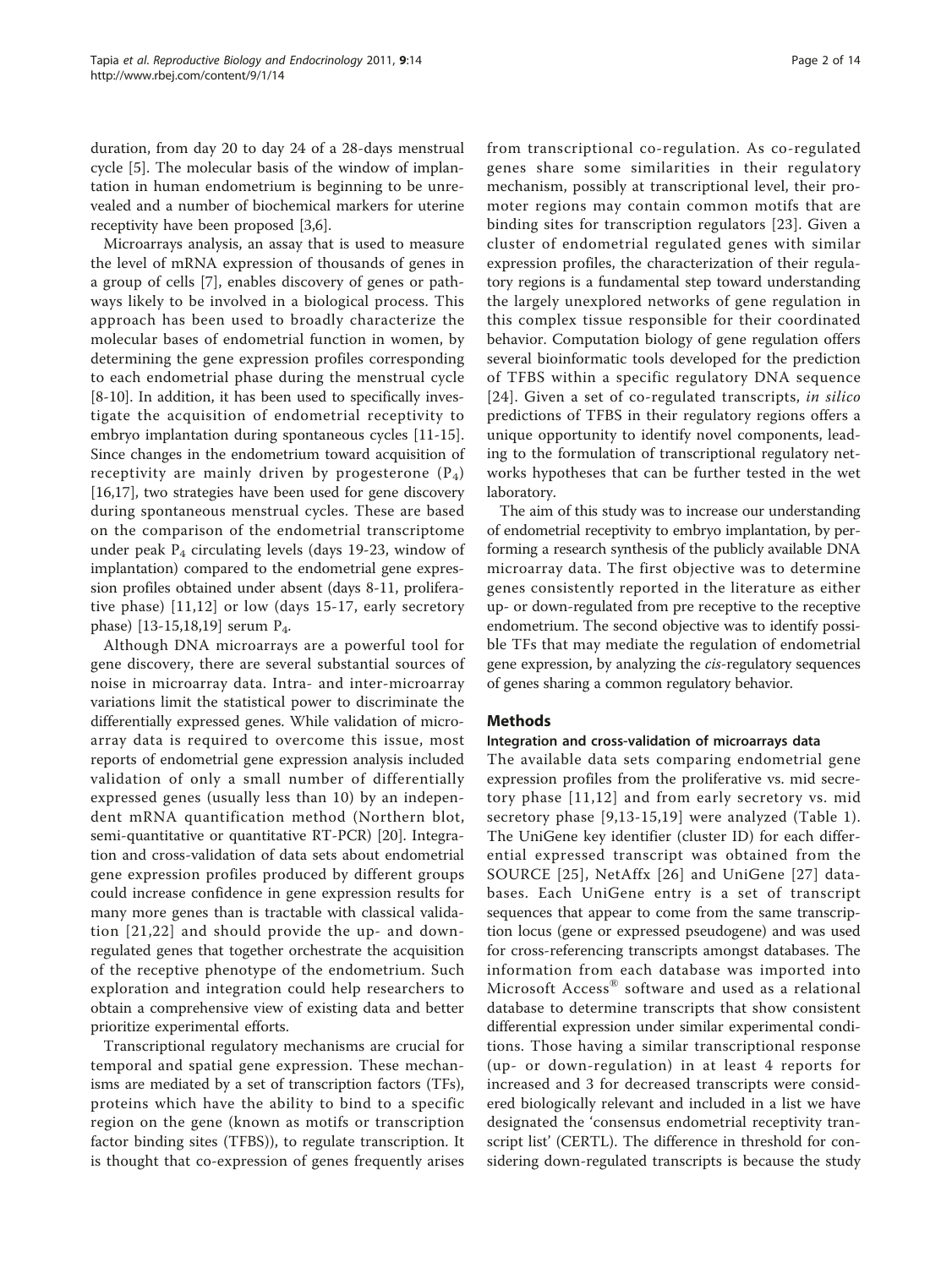| Study                                    | First sample (day<br>of cycle, number<br>of samples) | Second sample (day of<br>cycle, number<br>of samples) | <b>Microarrays</b><br>platform  | Fold-change<br>cut-off value | $N^{\circ}$ of up-<br>regulated<br>transcripts | N° of down-<br>regulated<br>transcripts |
|------------------------------------------|------------------------------------------------------|-------------------------------------------------------|---------------------------------|------------------------------|------------------------------------------------|-----------------------------------------|
| Kao et al. (2002)<br>$[11]$              | Proliferative phase<br>$(8-11, n = 4)$               | Mid-secretory<br>$(21-23, n = 7)$                     | Affymetrix Hu95A                | $\geq$ 2.0                   | 156                                            | 377                                     |
| Carson et al.<br>$(2002)$ [13]           | Early-secretory<br>$(15-17, n = 3^*)$                | Mid-secretory<br>$(20-22, n = 3^*)$                   | Affymetrix Hu95A                | $\geq$ 2.0                   | 323                                            | 370                                     |
| Borthwick et al.<br>$(2003)$ [12]        | Proliferative phase<br>$(9-11, n = 5^*)$             | Mid-secretory<br>$(19-21, n = 5^*)$                   | Affymetrix<br>Hu95A-E           | $\geq$ 2.0                   | 90                                             | 46                                      |
| Riesewijk et al.<br>$(2003)$ [14]        | Early-secretory<br>$(15, n = 5)$                     | Mid-secretory<br>$(20, n = 5)$                        | Affymetrix Hu95A                | $\geq 3.0$                   | 153                                            | 58                                      |
| Mirkin et al.<br>$(2005)$ [15]           | Early-secretory<br>$(16, n = 3)$                     | Mid-secretory<br>$(21, n = 5)$                        | Affymetrix<br>HG U95Av2         | $\geq$ 2.0                   | 49                                             | 58                                      |
| Talbi et al.<br>$(2006)^9$ [9]           | Early-secretory<br>$(n = 3)$                         | Mid-secretory<br>$(n = 8)$                            | Affymetrix HG-<br>U133 plus 2.0 | $\geq 1.5$                   | 1415                                           | 1463                                    |
| Haouzi et al.<br>$(2009)^{\dagger}$ [18] | Early-secretory<br>$(16, n = 31)$                    | Mid-secretory<br>$(20, n = 31)$                       | Affymetrix HG-<br>U133 plus 2.0 | $\geq$ 2.0                   | 945                                            | 67                                      |

<span id="page-2-0"></span>Table 1 Endometrial gene expression reports performed at the time of implantation in human using DNA microarray

 $*$  = pooled samples,  $\P$  = day the cycle not specified,  $\dagger$  = reports only the top 20 up-regulated genes as supplementary data, timing of endometrial biopsies based on first day of menses and not confirmed, possible endometrial pathologies were not excluded.

from Haouzi et al 2009 [[18\]](#page-10-0) does not disclose the decreased transcripts.

#### Functional clustering

Those up- and down-regulated genes from the CERTL were submitted to web-based databases for functional annotation analysis in order to gain an in-depth understanding of the biological themes in the CERTL. DAVID (Database for Annotation, Visualization and Integrated Discovery) [[28\]](#page-10-0) and GATHER (Gene Annotation Tool to Help Explain Relationships) [[29\]](#page-10-0) webtools were used for this purpose. Both services extract the biological meaning of submitted genes by retrieving their functional annotations from the Kyoto Encyclopedia of Genes and Genomes (KEGG) [[30](#page-10-0)], Biocarta pathways [[31\]](#page-10-0) and Gene Ontology (GO) [[32](#page-10-0)] databases.

# TFBS detection in promoter regions of genes associated to endometrial receptivity

We firstly examined the promoter region of our genes of interest defined as the region proximal to the transcription-start site of genes transcribed by RNA polymerase II. For a systematic search for potential TFBS, we used the following approaches and platforms to increase the power of our results:

MotifScanner. We used the stand-alone version of Motifscanner [[33](#page-10-0)] that searches for potential TFBSs in a set of sequences using all the TRANSFAC vertebrate position-weigh matrices (PWMs) [\[34](#page-10-0)]. The information of TFBS obtained from MotifScanner was sent to the software TOUCAN [[23\]](#page-10-0) for determination of PWMs that were significantly over-represented.

Over-represented Transcription Factor Binding Site Prediction Tool (OTFBS). This web-tool [\[35,36](#page-10-0)] searches for potential TFBSs based on the TRANSFAC PWMs using the MatInspector algorithm [[37](#page-10-0)] and determines over-represented motifs in regulatory sequences.

The Transcription Element Listening System (TELiS). The TELiS database [[38,39](#page-10-0)] uses the TRANSFAC and JASPAR [[40\]](#page-10-0) PWMs in order to detect potential TFBS. It uses the MatInspector algorithm through the Java application PromoterScan [[38](#page-10-0)] and identifies overrepresented motifs.

GATHER. This database [[29](#page-10-0)] searches for potential TFBS using TRANSFAC 8.2 PWMs [[41,42](#page-10-0)] and identifies statically over-represented TFBS.

#### Results

# Identification of genes associated to endometrial receptivity

We intersected the lists of regulated genes reported in studies using microarrays analysis of endometrial receptivity for determining those consistently regulated across different reports. As expected the number of coincident genes was small, considering the number of genes comprising each list. We identified 40 up-regulated genes in at least four of seven reports (Table [2](#page-3-0)) and 21 downregulated genes present in at least three of six studies considered (Tables [3](#page-4-0)), collectively denominated CERTL. The most consistent up-regulated genes were C4BPA, SPP1, APOD, CD55, CFD, CLDN4, DKK1, ID4, IL15 and MAP3K5; whereas OLFM1, CCNB1, CRABP2, EDN3, FGFR1, MSX1 and MSX2 were the most consistently down-regulated in endometrial tissue for the acquisition of receptivity to embryo implantation.

#### Functional associations of transcripts from CERTL

To gain further understanding of the potential functional roles of regulated transcripts present in CERTL we obtained the functional annotations from each gene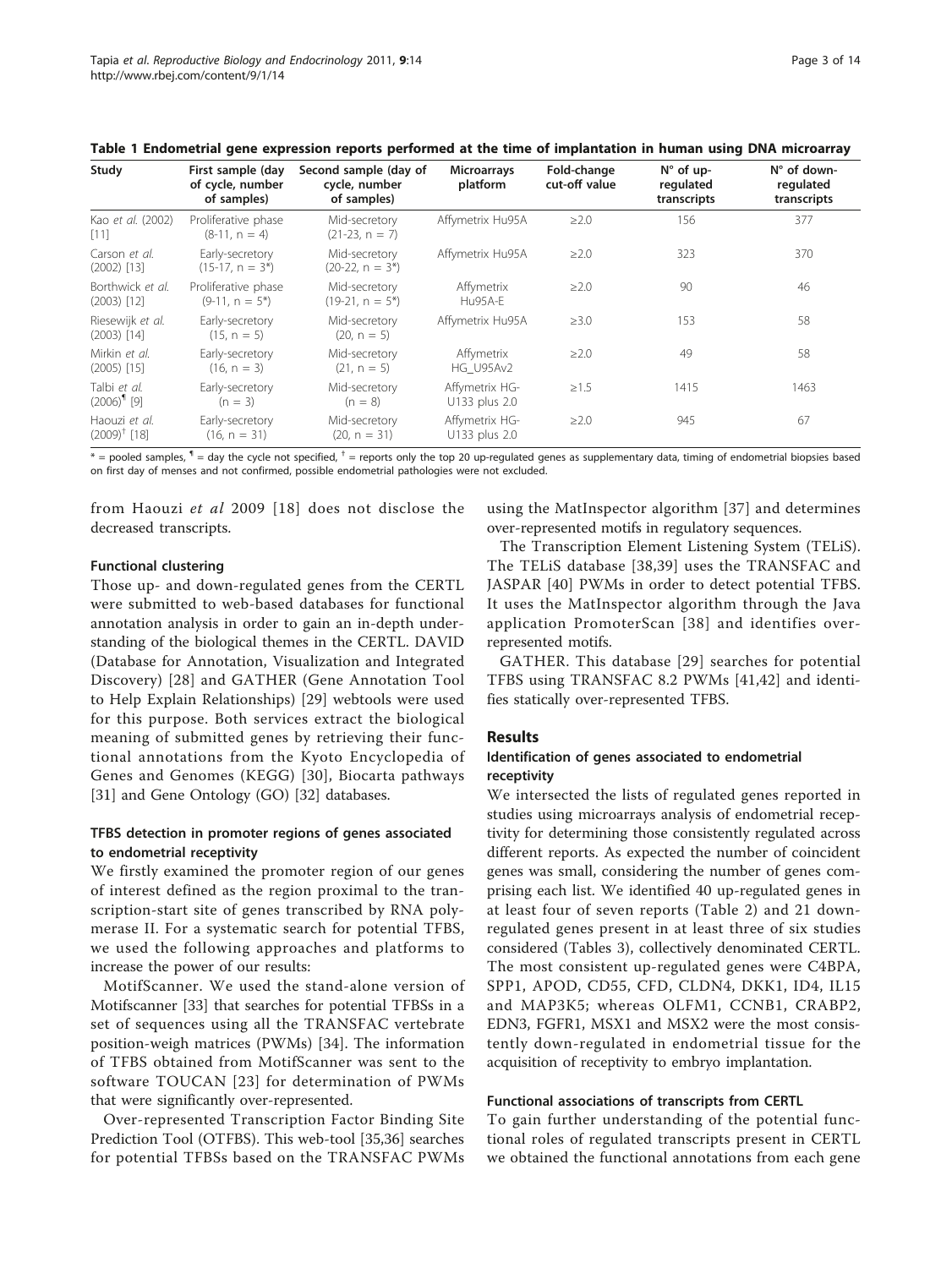| UniGene<br>ID    | Gene<br>Symbol     | <b>Gene Title</b>                                                                                   | Kao et al.<br>(2002)<br>$[11]$ | Carson et<br>al. (2002)<br>$[13]$ | <b>Borthwick</b><br>et al.<br>(2003)<br>$[12]$ | Riesewijk<br>et al.<br>(2003)<br>$[14]$ | Mirkin et<br>al. (2005)<br>$[15]$ | Talbi et<br>al. (2006)<br>[9] | Haouzi et<br>al. (2009)<br>$[18]$ |
|------------------|--------------------|-----------------------------------------------------------------------------------------------------|--------------------------------|-----------------------------------|------------------------------------------------|-----------------------------------------|-----------------------------------|-------------------------------|-----------------------------------|
| Hs.1012          | C4BPA              | complement component 4<br>binding protein, alpha                                                    | ↑                              | $\uparrow$                        | ↑                                              | ↑                                       |                                   | $\uparrow$                    |                                   |
| Hs.313           | SPP1               | secreted phosphoprotein 1<br>(osteopontin, bone sialoprotein I,<br>early T-lymphocyte activation 1) | ↑                              | ↑                                 | ↑                                              |                                         | ↑                                 | ↑                             |                                   |
| Hs.522555 APOD   |                    | apolipoprotein D                                                                                    |                                | ↑                                 | ↑                                              |                                         |                                   |                               |                                   |
| Hs.126517 CD55   |                    | Decay accelerating factor for<br>complement                                                         |                                |                                   | $\uparrow$                                     |                                         | ↑                                 |                               |                                   |
| Hs.155597        | <b>CFD</b>         | complement factor D (adipsin)                                                                       |                                |                                   | ↑                                              |                                         |                                   |                               |                                   |
| Hs.647036 CLDN4  |                    | claudin 4                                                                                           |                                | ↑                                 | $\uparrow$                                     |                                         |                                   |                               |                                   |
| Hs.40499         | DKK1               | dickkopf homolog 1 (Xenopus<br>laevis)                                                              |                                | $\uparrow$                        | $\uparrow$                                     |                                         |                                   | ↑                             |                                   |
| Hs.519601 ID4    |                    | Inhibitor of DNA binding 4,<br>dominant negative helix-loop-helix<br>protein                        |                                | ↑                                 |                                                |                                         | ↑                                 |                               |                                   |
| Hs.654378 IL15   |                    | interleukin 15                                                                                      |                                |                                   |                                                |                                         |                                   | ↑                             |                                   |
| Hs.186486 MAP3K5 |                    | mitogen-activated protein kinase<br>kinase kinase 5                                                 |                                | $\uparrow$                        | $\uparrow$                                     |                                         | ↑                                 |                               |                                   |
| Hs.511605 ANXA2  |                    | annexin A2                                                                                          |                                | $\uparrow$                        |                                                |                                         |                                   |                               |                                   |
| Hs.422986 ANXA4  |                    | annexin A4                                                                                          |                                |                                   |                                                |                                         | ↑                                 |                               |                                   |
| Hs.524224 C1R    |                    | complement component 1, r<br>subcomponent                                                           |                                |                                   | ↑                                              |                                         |                                   | ↑                             |                                   |
| Hs.80409         | GADD45A            | growth arrest and DNA-damage-<br>inducible, alpha                                                   | ↑                              |                                   | ↑                                              |                                         | ↑                                 |                               |                                   |
| Hs.386567 GBP2   |                    | guanylate binding protein 2,<br>interferon-inducible                                                |                                | ↑                                 | ↑                                              |                                         |                                   | ↑                             |                                   |
| Hs.183109 MAOA   |                    | monoamine oxidase A                                                                                 |                                |                                   | ↑                                              |                                         | ↑                                 |                               |                                   |
| Hs.532325 PAEP   |                    | progestagen-associated<br>endometrial protein (glycodelin)                                          |                                |                                   | ↑                                              |                                         |                                   |                               |                                   |
|                  | Hs.384598 SERPING1 | serpin peptidase inhibitor, clade G<br>(C1 inhibitor), member 1,<br>(angioedema, hereditary)        |                                |                                   | ↑                                              |                                         | $\uparrow$                        | $\uparrow$                    |                                   |
| Hs.1584          | COMP               | cartilage oligomeric matrix protein                                                                 |                                |                                   |                                                |                                         |                                   |                               |                                   |
| Hs.558314 CP     |                    | ceruloplasmin (ferroxidase)                                                                         |                                |                                   | ↑                                              |                                         |                                   |                               |                                   |
| Hs.368912 DPP4   |                    | dipeptidyl-peptidase 4 (CD26,<br>adenosine deaminase complexing<br>protein 2)                       |                                |                                   |                                                |                                         |                                   | $\uparrow$                    |                                   |
| Hs.446392 DYNLT3 |                    | Dynein, light chain, Tctex-type 3                                                                   | $\uparrow$                     |                                   | ↑                                              | ↑                                       |                                   |                               |                                   |
| Hs.198862 FBLN2  |                    | fibulin 2                                                                                           |                                |                                   |                                                |                                         |                                   |                               |                                   |
| Hs.433300 FCER1G |                    | Fc fragment of IgE, high affinity I,<br>receptor for; gamma polypeptide                             |                                |                                   |                                                |                                         |                                   |                               |                                   |
| Hs.432132 GOS2   |                    | G0/G1switch 2                                                                                       |                                |                                   |                                                |                                         |                                   |                               |                                   |
| Hs.2681          | GAST               | gastrin                                                                                             |                                |                                   |                                                |                                         |                                   |                               |                                   |
| Hs.616962 GDF15  |                    | growth differentiation factor 15                                                                    |                                |                                   |                                                |                                         |                                   |                               |                                   |
| Hs.105806 GNLY   |                    | granulysin                                                                                          |                                | $\uparrow$                        |                                                |                                         |                                   |                               |                                   |
| Hs.386793 GPX3   |                    | glutathione peroxidase 3 (plasma)                                                                   |                                |                                   |                                                |                                         |                                   |                               |                                   |
| Hs.497636 LAMB3  |                    | laminin, beta 3                                                                                     |                                |                                   |                                                |                                         |                                   |                               |                                   |
| Hs.433391 MT1G   |                    | Metallothionein-IG                                                                                  |                                |                                   | ↑                                              |                                         |                                   |                               |                                   |
| Hs.262857 PRUNE2 |                    | Prune homolog 2 (Drosophila)                                                                        |                                | $\uparrow$                        | $\uparrow$                                     |                                         |                                   |                               |                                   |
| Hs.50223         | RBP4               | retinol binding protein 4, plasma                                                                   |                                |                                   |                                                |                                         |                                   |                               |                                   |
| Hs.654444 S100A4 |                    | S100 calcium binding protein A4                                                                     |                                |                                   |                                                |                                         |                                   |                               |                                   |
| Hs.2962          | S100P              | S100 calcium binding protein P                                                                      |                                |                                   |                                                |                                         |                                   |                               |                                   |

<span id="page-3-0"></span>Table 2 Up-regulated genes contained in the consensus endometrial receptivity transcripts list (CERTL) based on published reports about human endometrial receptivity using microarray analysis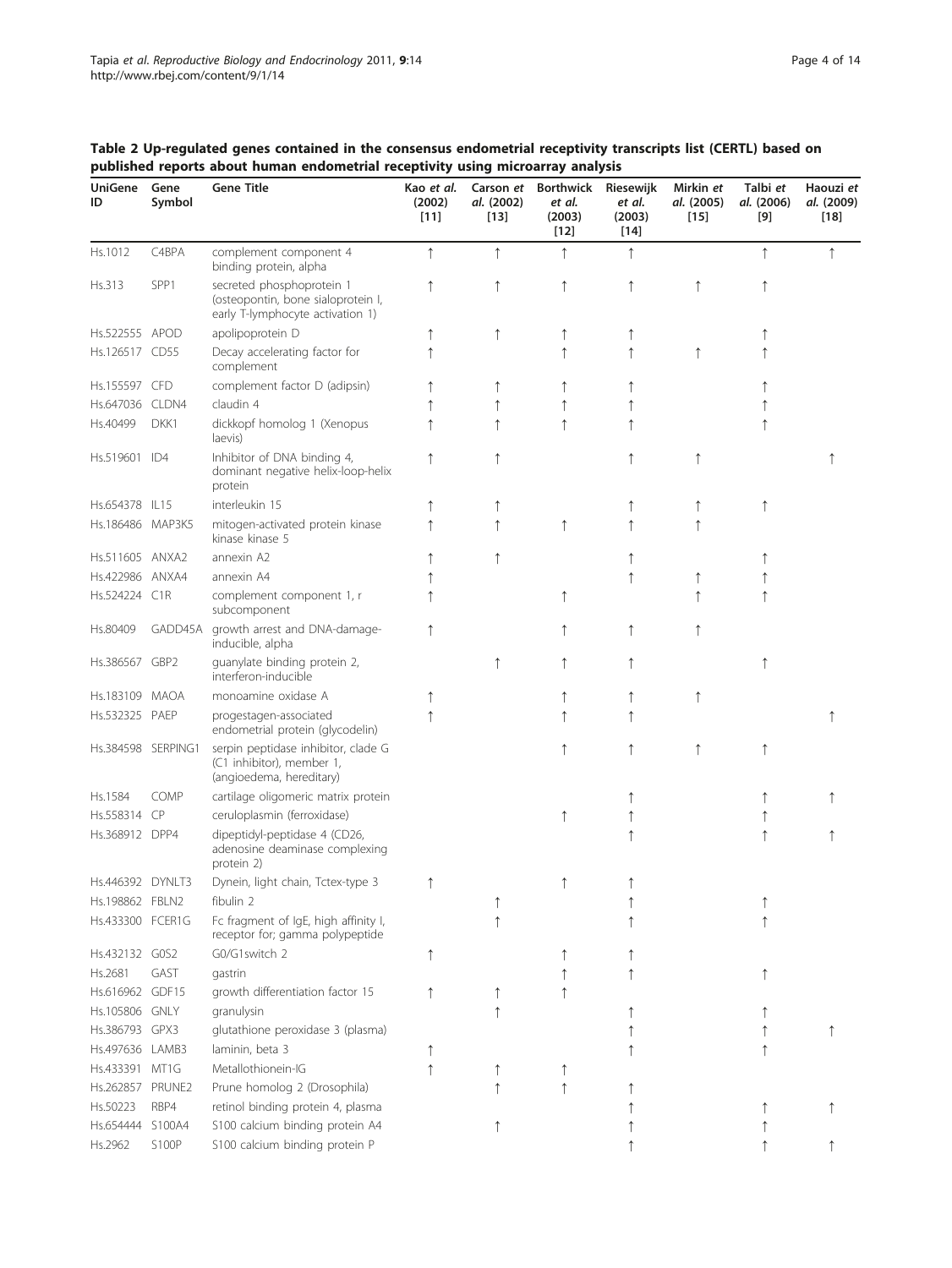| Hs.517070 SLPI    |     | secretory leukocyte peptidase<br>inhibitor                                             |  |  |  |
|-------------------|-----|----------------------------------------------------------------------------------------|--|--|--|
| Hs.517033 TGM2    |     | transglutaminase 2 (C polypeptide,<br>protein-glutamine-gamma-<br>glutamyltransferase) |  |  |  |
| Hs.525607 TNFAIP2 |     | tumor necrosis factor, alpha-<br>induced protein 2                                     |  |  |  |
| Hs.695930 VCAN    |     | versican                                                                               |  |  |  |
| Hs.2157           | WAS | Wiskott-Aldrich syndrome<br>(eczema-thrombocytopenia)                                  |  |  |  |

<span id="page-4-0"></span>Table 2 Up-regulated genes contained in the consensus endometrial receptivity transcripts list (CERTL) based on published reports about human endometrial receptivity using microarray analysis (Continued)

Up-ward arrows indicate up-regulation of the respective transcript.

and determined the enriched processes from two different web-based tools. The up-regulated transcript list was consistently enriched with transcripts related to the immune response and complement activation whereas the downregulated transcript list was enriched with transcripts related to cell cycle regulation (Tables [4](#page-5-0) and [5\)](#page-5-0).

Identification of consensus sequences for TFBS sites of CERTL We hypothesized that genes showing a common regulatory behavior may also share common regulatory

mechanisms such as TFBSs in their respective promoter regions. To identify these possible common regulatory patterns that should be over-represented in the CERTL, we took advantage of several publicly available bioinformatics tools. The potential TFBS were detected in a first step, and then those statistically over-represented in our endometrial gene cluster were determined. The results are listed in Table [6](#page-6-0) for up- and down-regulated transcripts respectively. Interestingly, DNA binding sites for E47, Sterol Regulatory Element Binding Protein 1

Table 3 Down-regulated genes contained in the consensus endometrial receptivity transcripts list (CERTL) based on published reports about human endometrial receptivity using microarray analysis

| <b>UniGene</b><br>ID | Gene<br>Symbol    | <b>Gene Title</b>                                                                                     | Kao et al.<br>(2002)<br>$[11]$ | Carson<br>et al.<br>$(2002)$ [13] | <b>Borthwick</b><br>et al. (2003)<br>$[12]$ | Riesewijk<br>et al. (2003)<br>$[14]$ | <b>Mirkin</b><br>et al.<br>$(2005)$ [15] | Talbi<br>et al.<br>$(2006)$ [9] |
|----------------------|-------------------|-------------------------------------------------------------------------------------------------------|--------------------------------|-----------------------------------|---------------------------------------------|--------------------------------------|------------------------------------------|---------------------------------|
| Hs.522484            | OLFM1             | olfactomedin 1                                                                                        |                                |                                   |                                             |                                      |                                          |                                 |
| Hs.23960             | CCNB1             | cyclin B1                                                                                             |                                |                                   |                                             |                                      |                                          |                                 |
| Hs.405662            | CRABP2            | cellular retinoic acid binding protein 2                                                              |                                |                                   |                                             |                                      |                                          |                                 |
| Hs.1408              | EDN3              | endothelin 3                                                                                          |                                |                                   |                                             |                                      |                                          |                                 |
| Hs.264887 FGFR1      |                   | fibroblast growth factor receptor 1 (fms-<br>related tyrosine kinase 2, Pfeiffer syndrome)            |                                |                                   |                                             |                                      |                                          |                                 |
| Hs.424414 MSX1       |                   | msh homeobox 1                                                                                        |                                |                                   |                                             |                                      |                                          |                                 |
| Hs.89404             | MSX <sub>2</sub>  | msh homeobox 2                                                                                        |                                |                                   |                                             |                                      |                                          |                                 |
| Hs.523852 CCND1      |                   | cyclin D1                                                                                             |                                |                                   |                                             |                                      |                                          |                                 |
| Hs.524947            | CDC <sub>20</sub> | cell division cycle 20 homolog (S. cerevisiae)                                                        |                                |                                   |                                             |                                      |                                          |                                 |
| Hs.1594              | <b>CENPA</b>      | centromere protein A                                                                                  |                                |                                   |                                             |                                      |                                          |                                 |
| Hs.83758             | CKS <sub>2</sub>  | CDC28 protein kinase regulatory subunit 2                                                             |                                |                                   |                                             |                                      |                                          |                                 |
| Hs.530904            | CSRP2             | cysteine and glycine-rich protein 2                                                                   |                                |                                   |                                             |                                      |                                          |                                 |
| Hs.367725 GATA2      |                   | GATA binding protein 2                                                                                |                                |                                   |                                             |                                      |                                          |                                 |
| Hs.596913 HPGD       |                   | hydroxyprostaglandin dehydrogenase 15-<br>(NAD)                                                       |                                |                                   |                                             |                                      |                                          |                                 |
| Hs.654504            | IHH               | Indian hedgehog homolog (Drosophila)                                                                  |                                |                                   |                                             |                                      |                                          |                                 |
| Hs.438720 MCM7       |                   | Minichromosome maintenance complex<br>component 7                                                     |                                |                                   |                                             |                                      |                                          |                                 |
| Hs.75823             | MLLT11            | Myeloid/lymphoid or mixed-lineage leukemia<br>(trithorax homolog, Drosophila); translocated<br>to, 11 |                                |                                   |                                             |                                      |                                          |                                 |
| Hs.143751            | MMP11             | matrix metallopeptidase 11 (stromelysin 3)                                                            |                                |                                   |                                             |                                      |                                          |                                 |
| Hs.2256              | MMP7              | Matrix metalloproteinase 7                                                                            |                                |                                   |                                             |                                      |                                          |                                 |
| Hs.658169            | SFRP4             | secreted frizzled-related protein 4                                                                   |                                |                                   |                                             |                                      |                                          |                                 |
| Hs.182231            | <b>TRH</b>        | thyrotropin-releasing hormone                                                                         |                                |                                   |                                             |                                      |                                          |                                 |

Down-ward arrows indicate down-regulation of the respective transcript.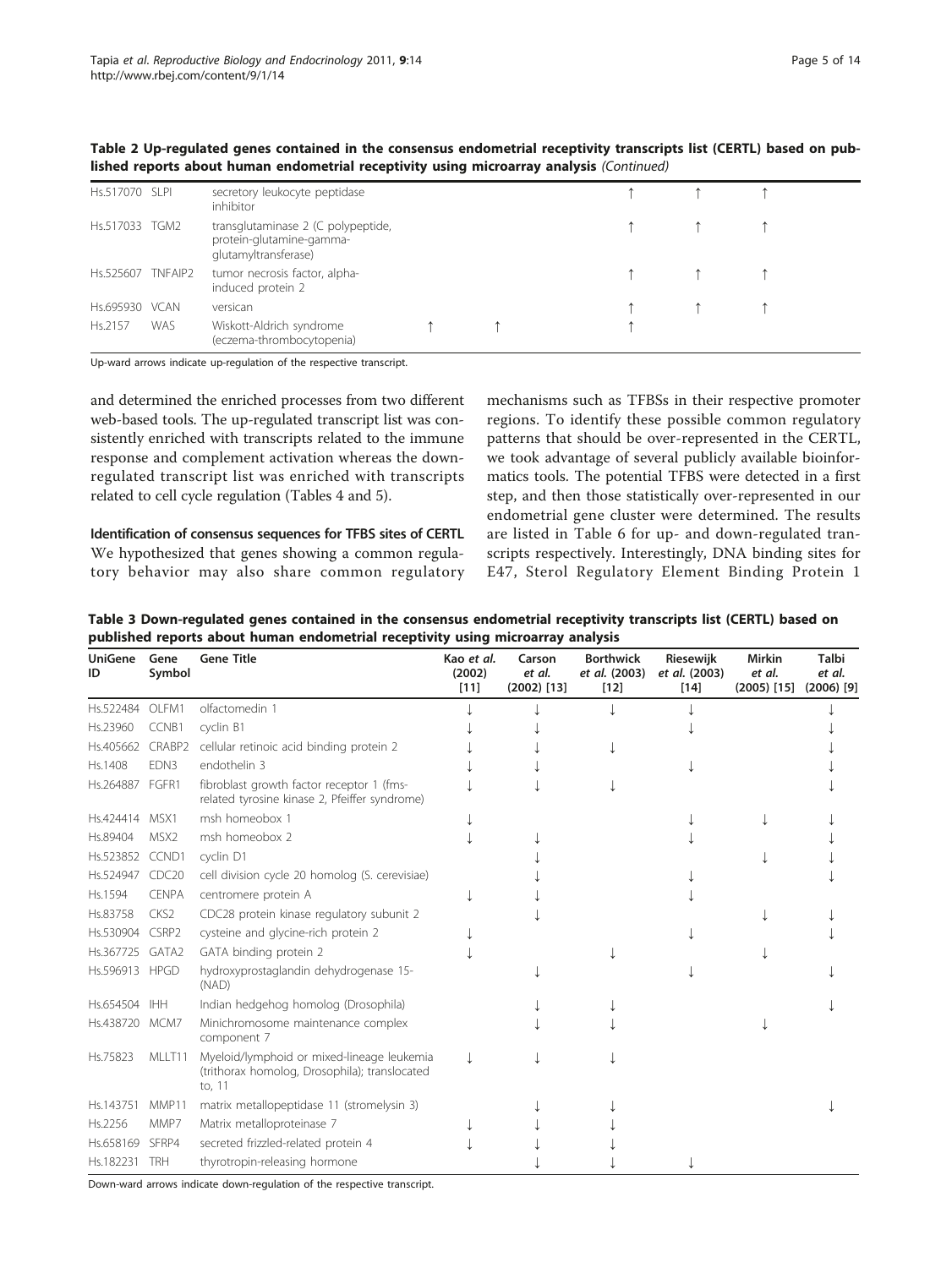| <b>Database</b>                                                  | <b>Functional annotation</b> | number of genes | p Value  |
|------------------------------------------------------------------|------------------------------|-----------------|----------|
| up-regulated transcripts                                         |                              |                 |          |
| Gene Ontology                                                    | response to stimulus         | 16              | < 0.0001 |
| Gene Ontology                                                    | response to biotic stimulus  | 12              | < 0.0001 |
| <b>Gene Ontology</b>                                             | defense response             | 11              | < 0.0001 |
| <b>Gene Ontology</b>                                             | immune response              | 10              | < 0.0001 |
| Gene Ontology                                                    | response to stress           | 9               | 0.0001   |
| <b>Gene Ontology</b><br>complement activation, classical pathway |                              | 4               | < 0.0001 |
| <b>Gene Ontology</b><br>complement activation                    |                              | 4               | < 0.0001 |
| <b>KEGG Pathway</b><br>Complement and coagulation cascades       |                              | 4               | 0.0002   |
| down-regulated transcripts                                       |                              |                 |          |
| Gene Ontology                                                    | morphogenesis                | 10              | 0.0001   |
| <b>Gene Ontology</b><br>cytokinesis                              |                              | 4               | 0.0001   |
| Gene Ontology                                                    | skeletal development         | 4               | 0.0001   |
| Gene Ontology                                                    | development                  | 12              | 0.0002   |
| <b>KEGG Pathway</b><br>cell cycle                                |                              | 4               | 0.0002   |

<span id="page-5-0"></span>Table 4 Functional annotation clusters for up- and down-regulated transcripts from CERTL obtained through GATHER webtool

Enriched functional annotations found in GATHER (Table 4) and DAVID (table 5) appear in bolded style.

Table 5 Functional annotation clusters for up- and down-regulated transcripts from CERTL obtained through DAVID webtool

| <b>Database</b>            | <b>Functional annotation</b>            | number of genes | p Value  |
|----------------------------|-----------------------------------------|-----------------|----------|
| up-regulated transcripts   |                                         |                 |          |
| GOTERM CC FAT              | extracellular region                    | 22              | < 0.0001 |
| SP PIR KEYWORDS            | signal                                  | 22              | < 0.0001 |
| UP_SEQ_FEATURE             | signal peptide                          | 22              | < 0.0001 |
| <b>GOTERM BP FAT</b>       | defense response                        | 9               | < 0.0001 |
| <b>GOTERM_BP_FAT</b>       | positive regulation of immune response  | 7               | < 0.0001 |
| <b>GOTERM_BP_FAT</b>       | inflammatory response                   | 7               | < 0.0001 |
| <b>GOTERM BP FAT</b>       | immune effector process                 | 6               | < 0.0001 |
| <b>GOTERM_BP_FAT</b>       | complement activation                   | 5               | < 0.0001 |
| <b>GOTERM BP FAT</b>       | immunoglobulin mediated immune response | 5               | < 0.0001 |
| <b>GOTERM_BP_FAT</b>       | lymphocyte mediated immunity            | 5               | < 0.0001 |
| <b>GOTERM BP FAT</b>       | activation of immune response           | 5               | < 0.0001 |
| <b>KEGG PATHWAY</b>        | Complement and coagulation cascades     | 5               | < 0.0001 |
| SP_PIR_KEYWORDS            | complement pathway                      | 4               | < 0.0001 |
| GOTERM_BP_FAT              | response to steroid hormone stimulus    | $\overline{4}$  | 0.0068   |
| GOTERM_BP_FAT              | cell cycle                              | 7               | 0.0038   |
| down-regulated transcripts |                                         |                 |          |
| GOTERM_BP_FAT              | response to steroid hormone stimulus    | 4               | 0.0068   |
| SP_PIR_KEYWORDS            | cell cycle                              | 6               | 0.00045  |
| <b>KEGG PATHWAY</b>        | cell cycle                              | 4               | 0.0038   |
| <b>GOTERM_BP_FAT</b>       | cell division                           | 5               | 0.0028   |
| <b>GOTERM BP FAT</b>       | cell cycle                              | 7               | 0.0038   |
| <b>GOTERM_BP_FAT</b>       | regulation of cell cycle                | 6               | 0.00047  |
| SP_PIR_KEYWORDS            | developmental protein                   | 6               | 0.0041   |
| UP_SEQ_FEATURE             | metal ion-binding site:Zinc 1           | 3               | 0.0053   |

Enriched functional annotations found in GATHER (Table 4) and DAVID (table 5) appear in bolded style.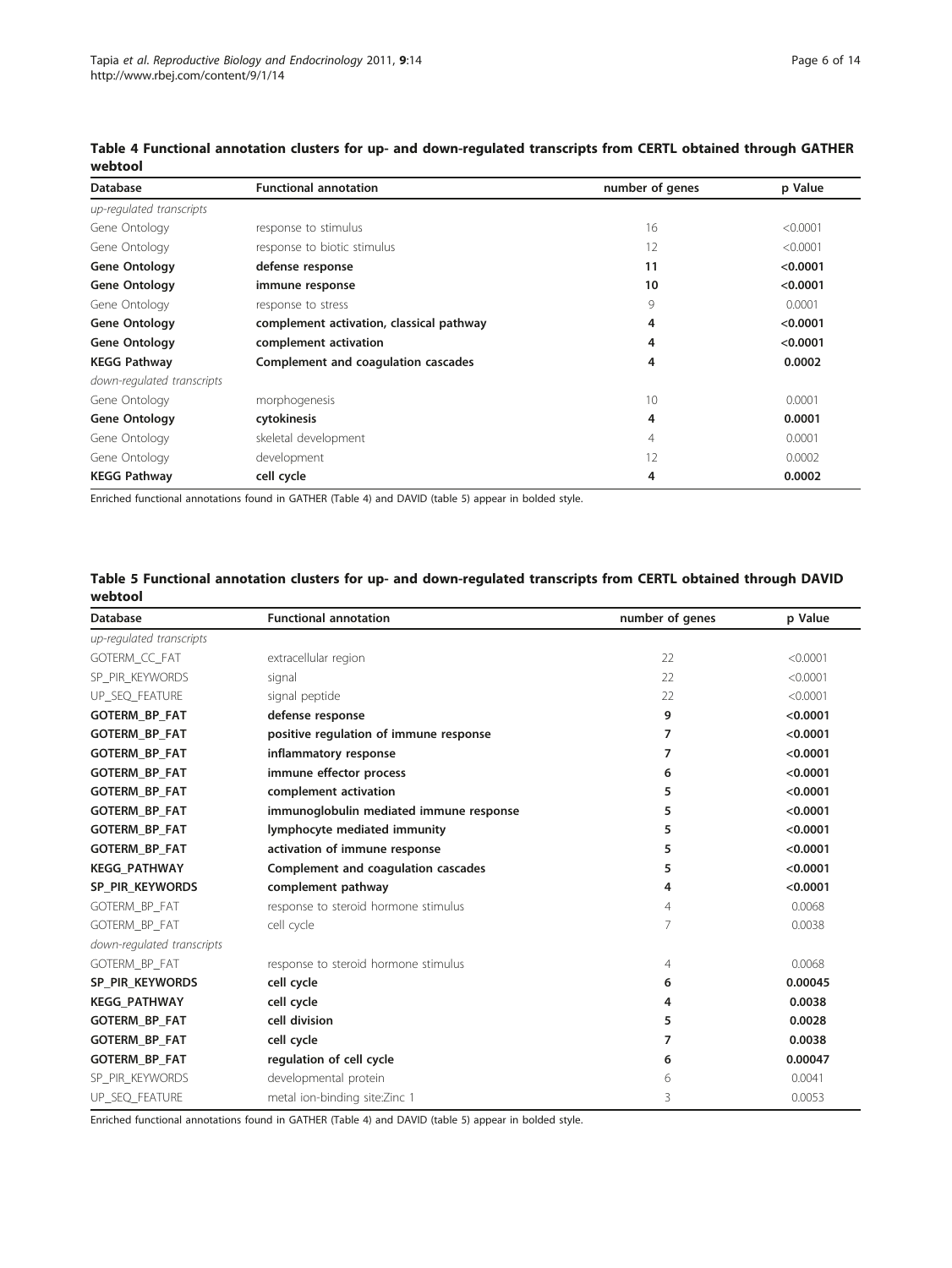|                                  | Up-regulated genes                  |                       |            |                                  | Down-regulated genes                |                       |            |
|----------------------------------|-------------------------------------|-----------------------|------------|----------------------------------|-------------------------------------|-----------------------|------------|
| <b>Tool for TFBS</b><br>analysis | <b>Transcription factor</b><br>name | <b>TFBS</b><br>matrix | p<br>Value | <b>Tool for TFBS</b><br>analysis | <b>Transcription factor</b><br>name | <b>TFBS</b><br>matrix | p<br>Value |
| MotifScanner                     | E47                                 | <b>TRANSFAC</b>       | 0.008      | MotifScanner                     | E47                                 | <b>TRANSFAC</b>       | 0.002      |
|                                  | MEF <sub>2</sub>                    | <b>TRANSFAC</b>       | 0.002      |                                  | SREBP1                              | <b>TRANSFAC</b>       | 0.007      |
|                                  | SREBP1                              | TRANSFAC              | 0.007      |                                  | <b>ARNT</b>                         | <b>TRANSFAC</b>       | 0.001      |
| <b>TELIS</b>                     | PBX1                                | <b>TRANSFAC</b>       | 0.0001     | <b>TELIS</b>                     | <b>ARNT</b>                         | <b>TRANSFAC</b>       | < 0.0001   |
|                                  | AP1                                 | <b>TRANSFAC</b>       | 0.0005     |                                  | HNF1                                | <b>TRANSFAC</b>       | 0.007      |
|                                  | EVI1                                | <b>TRANSFAC</b>       | 0.002      |                                  | $HNF-1$                             | <b>JASPAR</b>         | 0.007      |
|                                  | SOX5                                | <b>TRANSFAC</b>       | 0.003      | <b>OTFBS</b>                     | Hb                                  | <b>TRANSFAC</b>       | < 0.0001   |
|                                  | $Sox-5$                             | <b>JASPAR</b>         | 0.0031     |                                  | BR-C Z1                             | <b>TRANSFAC</b>       | < 0.0001   |
|                                  | Pbx1                                | <b>JASPAR</b>         | 0.007      |                                  | BR-C Z4                             | <b>TRANSFAC</b>       | 0.004      |
|                                  | FREAC-2                             | <b>JASPAR</b>         | 0.007      |                                  | $HFH-2$                             | <b>TRANSFAC</b>       | < 0.0001   |
|                                  | $SOX-9$                             | <b>JASPAR</b>         | 0.008      |                                  | HFH-3                               | <b>TRANSFAC</b>       | < 0.0001   |
| <b>OTFBS</b>                     | GCN4                                | <b>TRANSFAC</b>       | 0.001      |                                  | FOXJ2                               | <b>TRANSFAC</b>       | < 0.0001   |
|                                  | CP <sub>2</sub>                     | <b>TRANSFAC</b>       | 0.007      | <b>GATHER</b>                    | <b>NFY</b>                          | <b>TRANSFAC</b>       | 0.004      |
|                                  | $lk-2$                              | TRANSFAC              | < 0.0001   |                                  | E2F1                                | <b>TRANSFAC</b>       | 0.006      |
|                                  | Bcd                                 | <b>TRANSFAC</b>       | < 0.0001   |                                  | DEAF1                               | <b>TRANSFAC</b>       | 0.007      |
|                                  | ARP-1                               | <b>TRANSFAC</b>       | < 0.0001   |                                  |                                     |                       |            |
|                                  | MEF-2                               | <b>TRANSFAC</b>       | 0.005      |                                  |                                     |                       |            |
|                                  | cap                                 | <b>TRANSFAC</b>       | 0.004      |                                  |                                     |                       |            |
|                                  | E47                                 | <b>TRANSFAC</b>       | 0.002      |                                  |                                     |                       |            |
|                                  | SREBP-1                             | <b>TRANSFAC</b>       | < 0.0001   |                                  |                                     |                       |            |
| <b>GATHER</b>                    | SRF                                 | TRANSFAC              | 0.001      |                                  |                                     |                       |            |
|                                  | NRF <sub>2</sub>                    | <b>TRANSFAC</b>       | 0.002      |                                  |                                     |                       |            |
|                                  | E2F1                                | <b>TRANSFAC</b>       | 0.002      |                                  |                                     |                       |            |
|                                  | FREAC2                              | <b>TRANSFAC</b>       | 0.003      |                                  |                                     |                       |            |
|                                  | <b>HEB</b>                          | TRANSFAC              | 0.004      |                                  |                                     |                       |            |
|                                  | ELK1                                | <b>TRANSFAC</b>       | 0.005      |                                  |                                     |                       |            |

<span id="page-6-0"></span>

|  |  | Table 6 Transcription factor binding sites (TFBS) over represented in up- and down- regulated genes from CERTL |
|--|--|----------------------------------------------------------------------------------------------------------------|
|--|--|----------------------------------------------------------------------------------------------------------------|

Transcription factors predicted by more than one analysis tool appear in bolded style.

(SREBP1) and E2F1 were the most consistently overrepresented and present in both up- and down-regulated transcripts. The number of increased genes with predicted TFBS for E2F1, SREBP1 and E47 was at least 20, 13 and 7 respectively in a total of 40. Of 21 decreased genes the number of transcripts with predicted TFBS was at least 14, 2 and 3 respectively. Other TFs overrepresented were MEF2, FREAC2 and ARNT.

# **Discussion**

Scientific knowledge of how endometrial receptivity is regulated is fundamental for the understanding of the mechanisms that govern embryonic implantation. The availability of public datasets related to global endometrial gene regulation during the acquisition of the receptive phenotype, provides a tool for the analysis of regulation of gene expression using bioinformatics tools. Using DNA microarrays analysis, several approaches have been used for determining the genes of uterine receptivity assessing the endometrium in different

physiological [[9](#page-10-0),[11-15](#page-10-0),[18](#page-10-0),[43](#page-10-0)], pathological [\[44-48](#page-10-0)] or intervened conditions [[49,50\]](#page-10-0). We here analyzed seven reports of endometrial gene expression profiling during spontaneous cycles: Carson et al. [[13\]](#page-10-0), Kao et al. [[11](#page-10-0)], Borthwick et al. [\[12](#page-10-0)], Riesewijk et al. [[14\]](#page-10-0), Mirkin et al. [[15\]](#page-10-0), Talbi et al. [\[9\]](#page-10-0) and Haouzi et al. [[18](#page-10-0)]. Since the number of endometrial samples analyzed in each of these studies was limited, the question arises as to whether the groups investigated were representative of the population. This is a major concern for any statistical analysis. Therefore we considered all studies together in a research synthesis to provide a larger sample size thus consolidating the selection of actual regulated transcripts in the endometrium. A first step was to associate probes and available annotations in the reports that belong to the same UniGene cluster (i.e. with same Uni-Gene ID), and then proceed to further comparisons to identify common transcripts that are similarly regulated during the window of implantation. Previous partial analyses [[15,43](#page-10-0),[51-53](#page-11-0)] found very few transcripts to be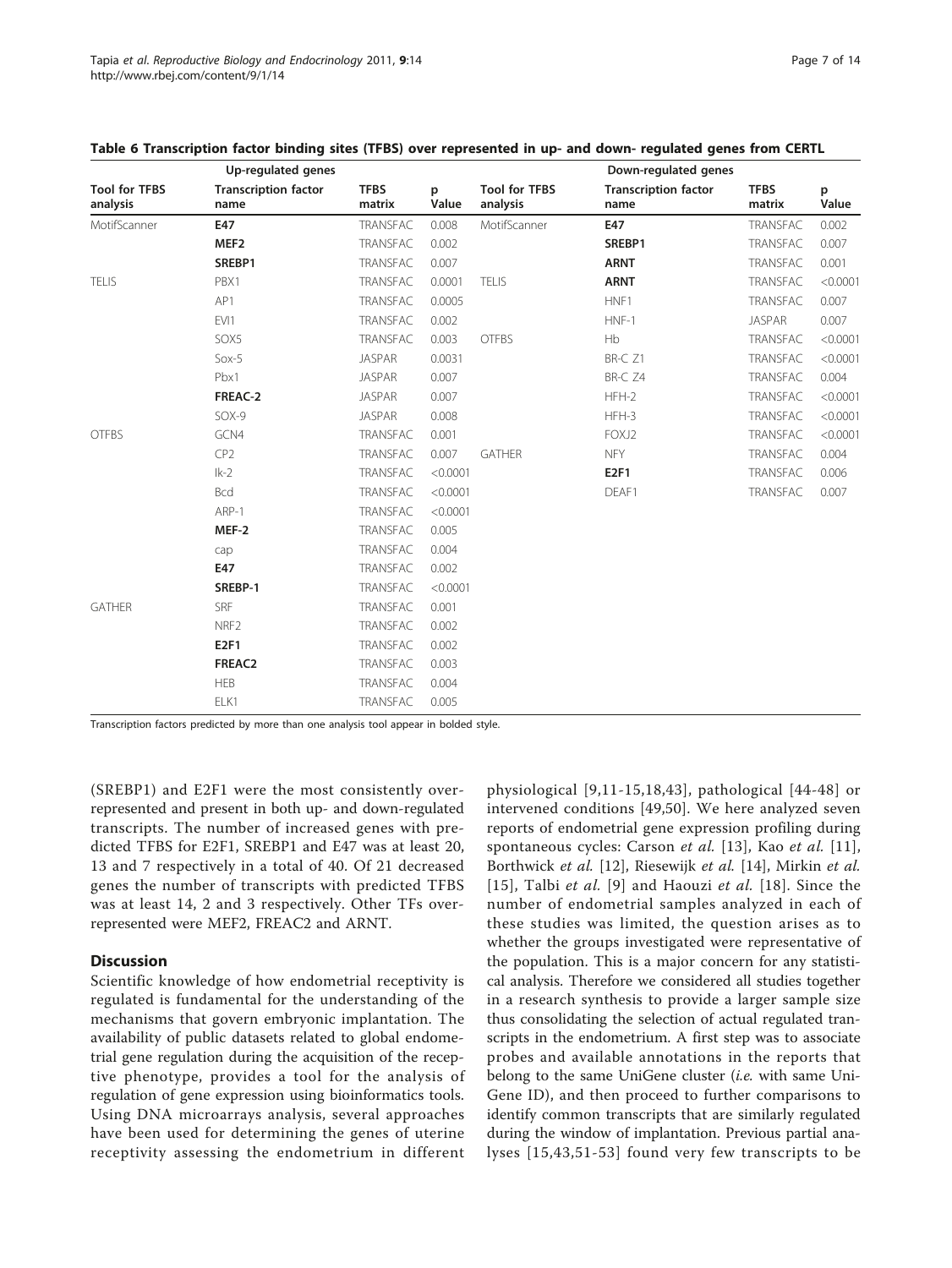consistently regulated. In our study we found 61 transcripts regulated in the same direction in the endometrium during the window of implantation; 40 were upregulated in at least 4 of 7 studies and 21 were downregulated in at least 3 of 6 reports analyzed.

The relatively small number of consistently regulated transcripts identified could be explained by the differences in the study design, number of samples included and the methodology used for data analysis. However, other factors should be considered when interpreting gene expression analyses related to endometrial receptivity. Importantly, the reports included here, all used RNA extracted from whole endometrial biopsies, tissue that comprises a number of different cell types, including epithelial (luminal and glandular), stromal fibroblasts, endothelial cells, vascular smooth muscle cells and lymphoid cells. Hence the endometrial changes induced by  $E_2$  and  $P_4$  result from the differential response of each cell type to the same hormones. A clear example is the down regulation of the PR during the secretory phase in endometrial epithelial cells but not in the stromal compartment [\[54](#page-11-0)]. Microdissection of cell subpopulations (for example, with laser capture [[55\]](#page-11-0)) may disclose the actual gene expression profiles of each cell subpopulations within the tissue context. In addition, any biopsy sample may not represent the complete endometrium since microenvironments occur within this tissue. Nevertheless gene expression profiling of endometrial biopsies during the window of implantation is one of the most promising strategies for gene discovery related to uterine receptivity.

The intersection of gene lists performed in the present study showed that most consistently increased transcripts during the window of implantation were C4BPA, SPP1, APOD, CD55, CFD, CLDN4, DKK1, ID4, IL15 and MAP3K5 whereas OLFM1, CCNB1, CRABP2, EDN3, FGFR1, MSX1 and MSX2 were the most consistently decreased. However, correlation of transcript abundance change with changes in the corresponding protein, followed by functional testing of the biological effect of that protein, is necessary to confirm the biological significance of the microarray changes.

The functional annotations of up-regulated genes within the CERTL showed a significant association to the immune response and complement activation. Most of these genes belong to the innate immune system, which is the immunological first line of defense that provides an immediate response through its ability to distinguish between 'infectious non-self' and 'non-infectious self' [[56\]](#page-11-0). Therefore, innate immunity regulation in the endometrium is of fundamental significance for establishing a microenvironment that will provide adequate tolerance to the implanting embryo [\[57](#page-11-0)]. Regarding complement system regulatory proteins, their

possible roles and expression levels in the endometrium throughout the normal menstrual cycle have been reported [[58-62\]](#page-11-0). Most of these studies show an increase of complement-regulatory molecules during the secretory phase in human endometrium [[58](#page-11-0),[61](#page-11-0),[62](#page-11-0)] in line with the increased mRNA levels of the complement system molecules C4b-binding protein (C4BP) and adipsin (complement component factor D, CFD) from the CERTL. It is postulated that the complement system might be conferring immunity to the uterine cavity, defending it against bacterial infection. In this sense, C4BP may provide a protective role to the embryo where an increased expression of an inhibitor of complement system activation could reduce the chance of a misdirected complement attack to the embryo (which is considered as a semiallograft). Indeed, C4BPA transcript levels are abnormally decreased in the endometrium during the receptive phase in women with endometriosis [[44,](#page-10-0)[63\]](#page-11-0), implantation failure [\[46](#page-10-0)] and unexplained recurrent abortion [\[64\]](#page-11-0), suggesting it may have a role in embryo implantation. By contrast, adipsin may have a noncomplement function in the female reproductive tract as suggested for other complement-molecules [[60](#page-11-0)]. Adipsin is necessary for the production of oviduct-derived embryotrophic factor-3 (ETF-3) [\[65,66\]](#page-11-0) which stimulates embryo development [\[67,68](#page-11-0)]. Thus up-regulation of adipsin in human endometrium may assist the embryo during the implantation process as shown for other chemokines in the endometrium [\[69\]](#page-11-0).

Several down-regulated genes within CERTL are associated with cell cycle regulation, including cyclin B1 (CCNB1) the most consistently down-regulated gene. CCNB1 binds to p34 (cdc2) to form the mitosispromoting factor during G2 phase [[70,71](#page-11-0)]. In human secretory phase endometrium, CCNB1 is decreased compared to the proliferative phase [[72,73](#page-11-0)] supporting the microarray data used to construct the CERTL. Moreover, in endometrial cell cultures, P4 decreases the expression of CCNB1, inhibits cell proliferation and induces apoptosis, suggesting that cyclin B1 may play an important role in proliferation and differentiation of the endometrial tissue under steroidal regulation.

Cellular retinol binding protein-2 (CRABP2) is a cytosolic protein that binds retinoic acid (RA) with high affinity [\[74](#page-11-0)]. The CRABP2 transcript has been reported to decrease from the proliferative to the secretory phase in human endometrium [[75](#page-11-0)], which is in line with the microarrays reports used for constructing our CERTL. The physiological effects of RA are mediated by members of two families of nuclear receptors [[76,77\]](#page-11-0) and they all have been detected by immunohistochemistry in human endometrium throughout the phases of the menstrual cycle [\[78](#page-11-0)] in epithelial and stromal cells. The fact that CRABP2 decreases in human endometrium at the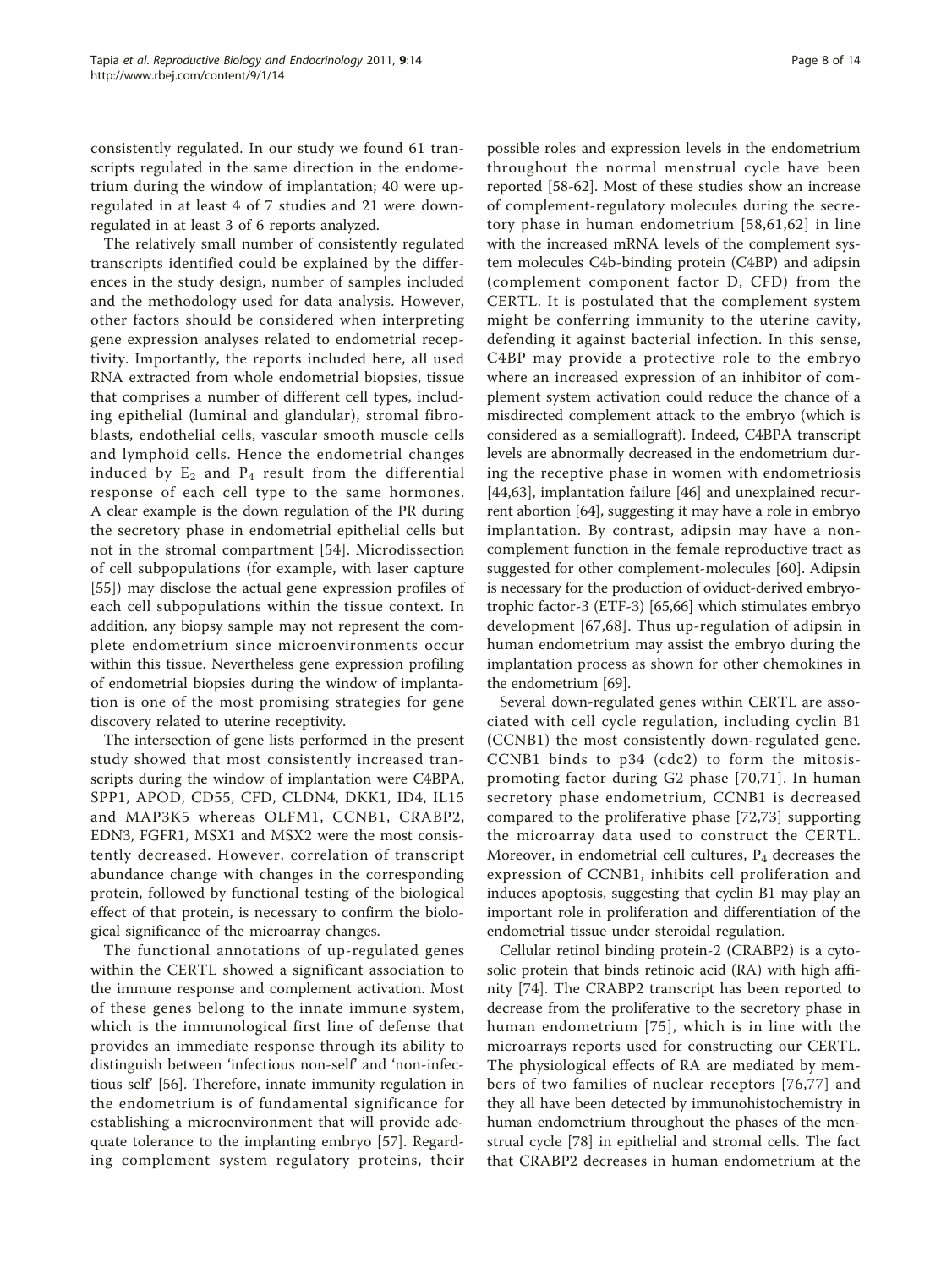time of embryo implantation might suggest that RA signaling is required to be silenced, since it shuttles RA to the RA receptors in the cell nucleus [\[74](#page-11-0),[78](#page-11-0)]. In the mouse uterus, CRABP2 decreases around the time of embryo implantation [[79](#page-11-0)] whereas  $P_4$  induces the expression of cyp26a1, the enzyme responsible for RA catabolism in mouse uterine epithelial cells [[80,81\]](#page-11-0). Knock down of cyp26a1 in mouse uterus decreases embryo implantation rate [[82](#page-11-0)]. In addition, in human secretory endometrium, cyp26a1 mRNA level is ~20 times higher than in the proliferative phase [[83](#page-11-0)]. Since the action of RA is essential for endometrial stromal cell decidualization [[79\]](#page-11-0) silencing of RA signaling during the window of implantation might prevent precocious decidualization of stromal cells that could compromise endometrial receptivity.

The cytokine endothelin-3 (EDN3) and fibroblast growth factor receptor-1 (FGFR1) were among the transcripts consistently down-regulated in the endometrium during the window of implantation. There is abundant evidence showing that both endometrial receptivity and blastocyst implantation are regulated by cytokines and growth factors [[84\]](#page-11-0). Immunoreactive pro-endothelin-3 has been described in human endometrium in luminal and glandular epithelia; however cycle-dependent regulation of this molecule is not clear [[85\]](#page-11-0). Its action in the human endometrium is suggested to be in paracrine vasoactive control of the uterine vascular bed [\[86](#page-11-0)]. However this cytokine has many other functions such as proliferation and development of several cell types [[87-90](#page-11-0)]. In the mouse oviduct, EDN3 signaling has been associated with the regulation of transcripts related to TGFB, IL-10, and C/EBP [[91](#page-11-0)]. Its functional role in the human endometrium and the effects of its down-regulation during the window of implantation has yet to be determined. FGFR1 and its ligand FGF-2 have also been described in human endometrium [\[92](#page-11-0)-[95](#page-12-0)]. Immunoreactive FGFR1 and its transcript are significantly higher in proliferative that in secretory human endometrium [[93,](#page-11-0)[94\]](#page-12-0) supporting the down-regulation of this transcript included in the CERTL. However, not all studies have reported such endometrial regulation [[95](#page-12-0)]. FGF-2 promotes endometrial stromal proliferation [[94](#page-12-0),[96\]](#page-12-0) and ovarian steroid hormones modulate its synthesis and function in endometrial cells [\[96,97\]](#page-12-0). The functional relevance of FGFR1 down-regulation in endometrial receptivity remains to be elucidated.

With regard to the TFs present in the CERTL, we found the inhibitor of DNA binding 4 (ID4) up-regulated and MSX-1 and -2 down-regulated. In animal models, uterine MSX-1 and -2 are down-regulated by  $P_4$  [\[98](#page-12-0)] or during embryo implantation [[99-101](#page-12-0)]. Constant expression of Msx1 in the infertile Lif-/- mice uterus further supports a role for MSX-1down-regulation in Page 9 of 14

endometrial receptivity [[100\]](#page-12-0). ID4 TF is a member of a family of inhibitor of DNA binding proteins (Id) that has been associated with cell proliferation and differentiation [[102-105\]](#page-12-0). Its regulatory effect in human endometrium is unknown. Many other TFs associated with endometrial regulation [[106](#page-12-0)-[120](#page-12-0)] have provided insights into the molecular basis of gene regulation for endometrial function in response to sex steroid hormones. We reasoned that the cluster of regulated genes derived from microarray experiments related to endometrial receptivity (i.e. CERTL) would allow a different strategy for TF discovery, namely comparative promoter analysis. This is based on the hypothesis that genes showing a common regulatory behavior may also share common regulatory mechanisms such as TFBSs in their respective promoter regions. Interestingly, we found that E47, E2F1 and SREBP1 are common TFBSs for up- and down-regulated transcripts from CERTL so it is likely that they orchestrate the changes in transcript profile for endometrial receptivity. None of these three TFs have been described in normal human endometrium in the context of their regulation during the menstrual cycle, in response to steroidal hormones or a regulatory role on uterine function. However, there is no guarantee that the revealed TFBS are indeed functional in the context of regulatory regions, hence biological verification is required.

The E2F1 TF belongs to the E2F family [[121\]](#page-12-0) and displays properties of both an oncogene (induction of proliferation) and tumor suppressor (induction of apoptosis) [[122](#page-12-0),[123](#page-12-0)]. E47 is a TF that belongs to the class I bHLH proteins, also known as E proteins [[124](#page-12-0)] which form homo- or hetero-dimers and bind to specific DNA sequences [[125\]](#page-12-0). Sterol regulatory element-binding protein 1 (SREBP1) is a membrane-bound TFs that belongs to a family of basic helix-loop-helix-leucine zipper (bHLHLZ) TFs [[126](#page-12-0)]. Upon activation, SREBP1 translocates into the nucleus where it binds to sterol regulatory sites located in the promoter regions of genes involved in cholesterol homeostasis and transport [[127](#page-12-0),[128](#page-12-0)] such as the steroidogenic acute regulatory protein (StAR), a key regulator of steroidogenesis [\[129](#page-12-0)]. Function of bHLH TFs such as E47 can be blocked by Inhibitor of DNA binding (Id) TFs [[130](#page-12-0),[131\]](#page-12-0). In addition, SREBP1 as a member of bHLHLZ family, may also be subjected to regulation by Id proteins [[132](#page-12-0)]. In the CERTL ID4 transcript was up-regulated in the receptive endometrium: as a consequence E47 and SREBP-1 TFs may be less available for binding to DNA in target sequences and direct co-regulated transcripts. Interestingly, the TF E2F1 is involved in the transcriptional control of id4 gene expression [[133](#page-13-0)], supporting our bioinformatics findings of overrepresented TFBSs.

It is well known that  $P_4$  is essential for the establishment and maintenance of pregnancy in the women and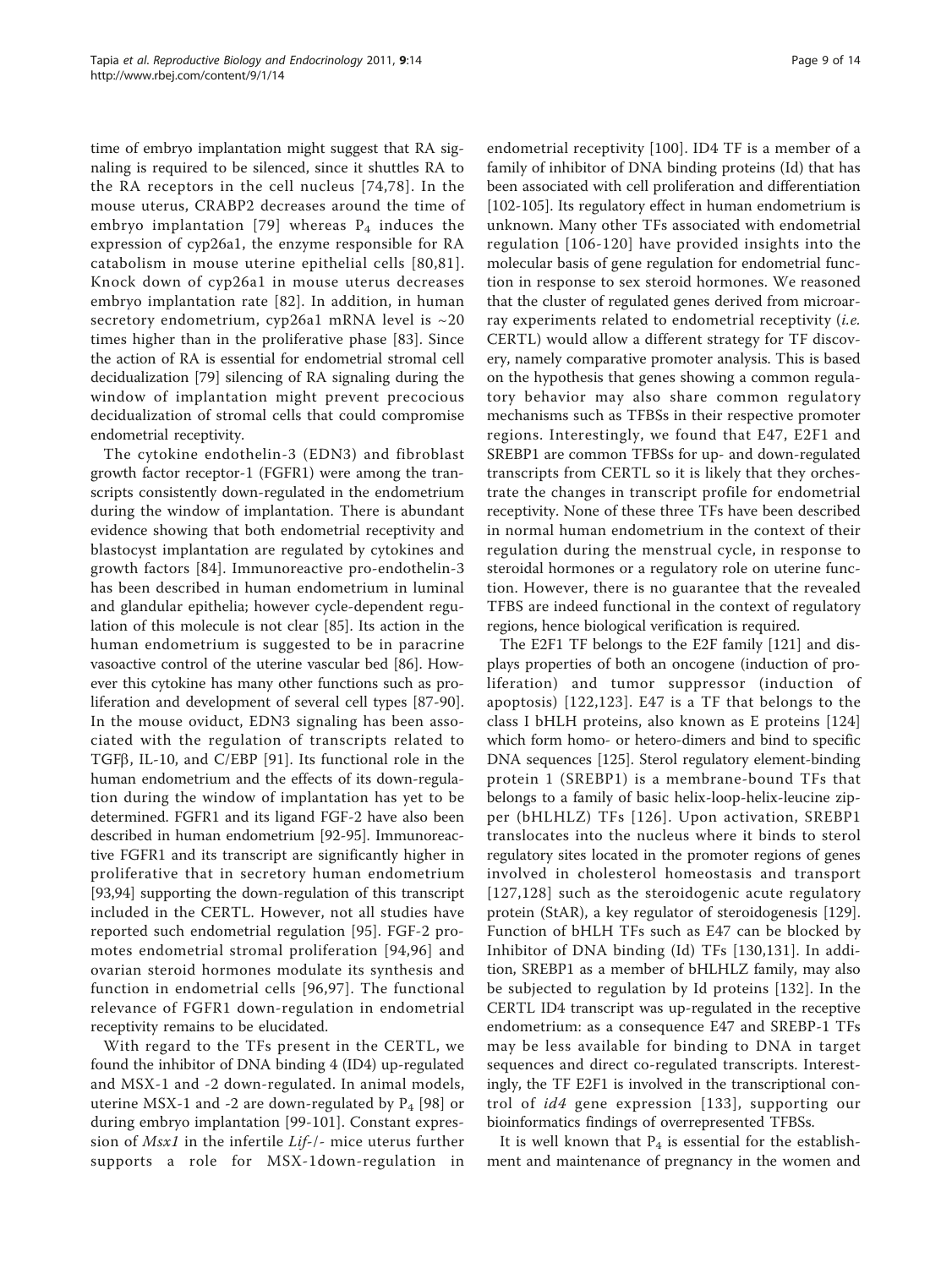<span id="page-9-0"></span>in this sense the study of its actions in the uterus has been focused on changes in gene expression [[134,135\]](#page-13-0). Responses to  $P_4$  in reproductive tissues occur by the activation of classical nuclear  $P_4$  receptors (PRA and B), which upon binding with their ligand, function as TFs regulating gene expression [[136](#page-13-0)]. In addition, many transcriptional actions of  $P_4$  require interactions with corepressors and coactivators [[137](#page-13-0)-[139\]](#page-13-0). However,  $P_4$  may also act in the uterus through at least two families of nonclassical membrane progestin receptors [\[140,141](#page-13-0)]. Hence the genomic and non-genomic pathways may interact and integrate to ultimately affect endometrial gene expression. Interestingly, two of the endometrial transcripts more consistently up-regulated during the mid-secretory phase, APOD and SPP1, do not display progesterone response elements in their *cis-regulatory* sequences [[12,15](#page-10-0)] suggesting that  $P_4$ induction is not directly mediated by the ligand-bound PR. Interestingly both APOD and SPP1 genes display TFBS for E2F1 in their upstream regulatory sequences. In breast cancer cells,  $P_4$  up-regulates the expression of E2F1 and hence indirectly affects transcription of classic E2F1 target genes [[115\]](#page-12-0). Such regulation of E2F1 induced by progestins has been shown to be multimodal since ligand-bound PR can regulate its transcription directly but also indirectly through other molecules to achieve further progestinmediated regulation of E2F1 expression [[142](#page-13-0)]. Whether E2F1 along with E47 and SRBP1 are also mediating the  $P_4$ transcriptional regulation in the endometrium for acquisition of receptivity has yet to be determined.

Identification of the CERTL and the possible regulatory TFs in the present research synthesis should not be viewed as an end in itself. Their real value increases only as these results move through to biological validation, ranging from the numerical verification of expression levels with alternative techniques, to ascertaining the actual regulatory role of the TFs in the endometrial transcriptional networks. Finally, for several transcripts contained in the CERTL, biological knowledge is completely lacking in relation to endometrial physiology, so extensive research is required to better understand the mechanisms underlying endometrial receptivity.

# Conclusion

In conclusion, a CERTL comprised of 61 transcripts consistently regulated in human endometrium during the receptive period for embryo implantation has been identified in this study. These transcripts are mainly involved in immune response, complement activation and cell cycle regulation; suggesting that these biological process are associated with the acquisition of the receptive phenotype. Finally, TFBS for E47, SREBP1 and E2F1 were over-represented in the regulatory region of genes from CERTL, suggesting that they may be mediating the effects of the ovarian steroidal hormones in the

endometrial transcriptional regulation. Biological validation of such bioinformatic predictions will shed light on the transcriptional networks associated to uterine receptivity for embryo implantation. Moreover, this knowledge can potentially be applied to improve fertility in infertile patients.

#### Abbreviations

bHLH: basic helix-loop-helix transcription factors; bHLHLZ: basic helix-loophelix-leucine zipper; C/EBP: CAAT/enhancer-binding proteins; C4BP: C4bbinding protein; CCNB1: cyclin B1; CERTL: consensus endometrial receptivity transcript list; CFD: complement component factor D; CLDN4: claudin-4; CRABP2: cellular retinol binding protein-2; DAVID: database for annotation, visualization and integrated discovery; DNA: deoxyribonucleic acid; E2, estradiol; EDN3: endothelin-3; EDNRB: endothelin receptor type B; ETF-3: oviduct-derived embryotrophic factor-3; FGF: fibroblast growth factor; FGFR1: fibroblast growth factor receptor-1; GATHER: gene annotation tool to help explain relationships; GO: gene ontology; Id: inhibitor of DNA binding proteins; ID4: inhibitor of DNA binding 4; IL-10: interleukin-10; KEGG: Kyoto encyclopedia of genes and genomes; LH: luteinizing hormone; LIF: leukemia inhibitory factor; mRNA: messenger ribonucleic acid; OTFBS: over-represented transcription factor binding site prediction tool; P4: progesterone; RA: retinoic acid; RT-PCR: reverse transcription-polymerase chain reaction; SRE: sterol regulatory element; SREBP1: sterol regulatory element binding protein 1; TELiS: the transcription element listening system; TF: transcription factor; TFBS: transcription factor binding site; TGFβ: transforming growth factor-β.

#### Acknowledgements

We thank Reinaldo González-Ramos and M. Cecilia Johnson (IDIMI, Universidad de Chile, Santiago, Chile) for their helpful comments and critical review of the article. We thank also Lois Salamonsen (Prince Henry's Institute, Melbourne, Australia) for her comments and suggestions. This study was supported by FONDECYT 3090075 and FONDAP-15010006. A.T. is supported by PBCT-PSD51(IDIMI).

#### Author details

<sup>1</sup>Instituto de Investigaciones Materno Infantil (IDIMI), Facultad de Medicina Universidad de Chile, Santiago, Chile. <sup>2</sup> Facultad de Química y Biología Universidad de Santiago de Chile, Santiago, Chile. <sup>3</sup> Facultad de Ciencias, Universidad del Bio-Bío, Chillán, Chile. <sup>4</sup> Centro para el Desarrollo de la Nanociencia y la Nanotecnología (CEDENNA), Santiago, Chile. <sup>5</sup>Centro FONDAP de Estudios Moleculares de la Célula (CEMC), Santiago, Chile.

#### Authors' contributions

AT conceived of the study, participated in its design, carried out the bioinformatic analyses and helped to draft the manuscript. CV participated in the creation and intersection of database. JCM participated in its design and data analysis. HBC participated in the coordination and helped to draft the manuscript. LD contributed to data analysis and helped to draft the manuscript. All authors read and approved the final manuscript.

#### Competing interests

The authors declare that they have no competing interests.

Received: 3 November 2010 Accepted: 27 January 2011 Published: 27 January 2011

#### References

- 1. Wynn RM: Cyclic and gestational changes. New York: Plenum Publishing Corp; 1989.
- 2. Psychoyos A: [Uterine receptivity for nidation.](http://www.ncbi.nlm.nih.gov/pubmed/3541745?dopt=Abstract) Ann N Y Acad Sci 1986, 476:36-42.
- 3. Giudice LC: [Potential biochemical markers of uterine receptivity.](http://www.ncbi.nlm.nih.gov/pubmed/10690796?dopt=Abstract) Hum Reprod 1999, 14(Suppl 2):3-16.
- 4. Salamonsen LA, Nie G, Dimitriadis E, Robb L, Findlay JK: [Genes involved in](http://www.ncbi.nlm.nih.gov/pubmed/11545164?dopt=Abstract) [implantation.](http://www.ncbi.nlm.nih.gov/pubmed/11545164?dopt=Abstract) Reprod Fertil Dev 2001, 13(1):41-49.
- 5. Navot D, Scott RT, Droesch K, Veeck LL, Liu HC, Rosenwaks Z: [The window](http://www.ncbi.nlm.nih.gov/pubmed/1986951?dopt=Abstract) [of embryo transfer and the efficiency of human conception in vitro.](http://www.ncbi.nlm.nih.gov/pubmed/1986951?dopt=Abstract) Fertil Steril 1991, 55(1):114-118.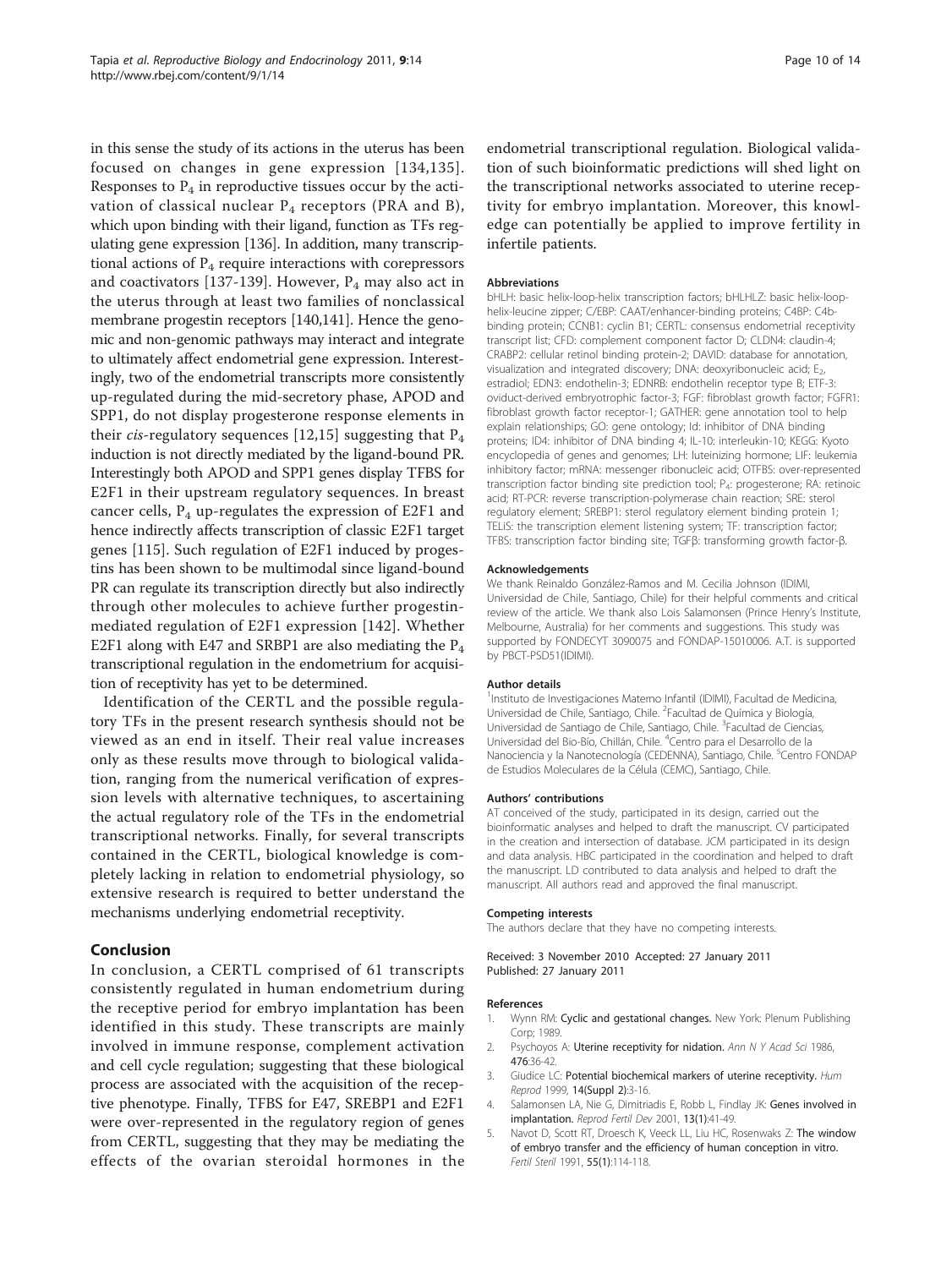- <span id="page-10-0"></span>6. Hoozemans DA, Schats R, Lambalk CB, Homburg R, Hompes PG: [Human](http://www.ncbi.nlm.nih.gov/pubmed/15670421?dopt=Abstract) [embryo implantation: current knowledge and clinical implications in](http://www.ncbi.nlm.nih.gov/pubmed/15670421?dopt=Abstract) [assisted reproductive technology.](http://www.ncbi.nlm.nih.gov/pubmed/15670421?dopt=Abstract) Reprod Biomed Online 2004, 9(6):692-715.
- 7. Schena M, Shalon D, Davis RW, Brown PO: [Quantitative monitoring of](http://www.ncbi.nlm.nih.gov/pubmed/7569999?dopt=Abstract) [gene expression patterns with a complementary DNA microarray.](http://www.ncbi.nlm.nih.gov/pubmed/7569999?dopt=Abstract) Science 1995, 270(5235):467-470.
- Ponnampalam AP, Weston GC, Trajstman AC, Susil B, Rogers PA: [Molecular](http://www.ncbi.nlm.nih.gov/pubmed/15501903?dopt=Abstract) [classification of human endometrial cycle stages by transcriptional](http://www.ncbi.nlm.nih.gov/pubmed/15501903?dopt=Abstract) [profiling.](http://www.ncbi.nlm.nih.gov/pubmed/15501903?dopt=Abstract) Mol Hum Reprod 2004, 10(12):879-893.
- Talbi S, Hamilton AE, Vo KC, Tulac S, Overgaard MT, Dosiou C, Le Shay N, Nezhat CN, Kempson R, Lessey BA, et al: [Molecular phenotyping of human](http://www.ncbi.nlm.nih.gov/pubmed/16306079?dopt=Abstract) [endometrium distinguishes menstrual cycle phases and underlying](http://www.ncbi.nlm.nih.gov/pubmed/16306079?dopt=Abstract) [biological processes in normo-ovulatory women.](http://www.ncbi.nlm.nih.gov/pubmed/16306079?dopt=Abstract) Endocrinology 2006, 147(3):1097-1121.
- 10. Punyadeera C, Dassen H, Klomp J, Dunselman G, Kamps R, Dijcks F, Ederveen A, de Goeij A, Groothuis P: [Oestrogen-modulated gene](http://www.ncbi.nlm.nih.gov/pubmed/15666095?dopt=Abstract) [expression in the human endometrium.](http://www.ncbi.nlm.nih.gov/pubmed/15666095?dopt=Abstract) Cell Mol Life Sci 2005, 62(2):239-250.
- 11. Kao LC, Tulac S, Lobo S, Imani B, Yang JP, Germeyer A, Osteen K, Taylor RN, Lessey BA, Giudice LC: [Global gene profiling in human endometrium](http://www.ncbi.nlm.nih.gov/pubmed/12021176?dopt=Abstract) [during the window of implantation.](http://www.ncbi.nlm.nih.gov/pubmed/12021176?dopt=Abstract) Endocrinology 2002, 143(6):2119-2138.
- 12. Borthwick JM, Charnock-Jones DS, Tom BD, Hull ML, Teirney R, Phillips SC, Smith SK: [Determination of the transcript profile of human](http://www.ncbi.nlm.nih.gov/pubmed/12529417?dopt=Abstract) [endometrium.](http://www.ncbi.nlm.nih.gov/pubmed/12529417?dopt=Abstract) Mol Hum Reprod 2003, 9(1):19-33.
- 13. Carson DD, Lagow E, Thathiah A, Al-Shami R, Farach-Carson MC, Vernon M, Yuan L, Fritz MA, Lessey B: [Changes in gene expression during the early](http://www.ncbi.nlm.nih.gov/pubmed/12200466?dopt=Abstract) [to mid-luteal \(receptive phase\) transition in human endometrium](http://www.ncbi.nlm.nih.gov/pubmed/12200466?dopt=Abstract) [detected by high-density microarray screening.](http://www.ncbi.nlm.nih.gov/pubmed/12200466?dopt=Abstract) Mol Hum Reprod 2002, 8(9):871-879.
- 14. Riesewijk A, Martin J, van Os R, Horcajadas JA, Polman J, Pellicer A, Mosselman S, Simon C: [Gene expression profiling of human endometrial](http://www.ncbi.nlm.nih.gov/pubmed/12728018?dopt=Abstract) [receptivity on days LH+2 versus LH+7 by microarray technology.](http://www.ncbi.nlm.nih.gov/pubmed/12728018?dopt=Abstract) Mol Hum Reprod 2003, 9(5):253-264.
- 15. Mirkin S, Arslan M, Churikov D, Corica A, Diaz JI, Williams S, Bocca S, Oehninger S: [In search of candidate genes critically expressed in the](http://www.ncbi.nlm.nih.gov/pubmed/15878921?dopt=Abstract) [human endometrium during the window of implantation.](http://www.ncbi.nlm.nih.gov/pubmed/15878921?dopt=Abstract) Hum Reprod 2005, 20(8):2104-2117.
- 16. Conneely OM, Mulac-Jericevic B, DeMayo F, Lydon JP, O'Malley BW: [Reproductive functions of progesterone receptors.](http://www.ncbi.nlm.nih.gov/pubmed/12017551?dopt=Abstract) Recent Prog Horm Res 2002, 57:339-355.
- 17. Spencer TE, Bazer FW: [Biology of progesterone action during pregnancy](http://www.ncbi.nlm.nih.gov/pubmed/12161340?dopt=Abstract) [recognition and maintenance of pregnancy.](http://www.ncbi.nlm.nih.gov/pubmed/12161340?dopt=Abstract) Front Biosci 2002, 7: d1879-1898.
- 18. Haouzi D, Assou S, Mahmoud K, Tondeur S, Reme T, Hedon B, De Vos J, Hamamah S: [Gene expression profile of human endometrial receptivity:](http://www.ncbi.nlm.nih.gov/pubmed/19246470?dopt=Abstract) [comparison between natural and stimulated cycles for the same](http://www.ncbi.nlm.nih.gov/pubmed/19246470?dopt=Abstract) [patients.](http://www.ncbi.nlm.nih.gov/pubmed/19246470?dopt=Abstract) Hum Reprod 2009, 24(6):1436-1445.
- 19. Haouzi D, Mahmoud K, Fourar M, Bendhaou K, Dechaud H, De Vos J, Reme T, Dewailly D, Hamamah S: [Identification of new biomarkers of](http://www.ncbi.nlm.nih.gov/pubmed/18835874?dopt=Abstract) [human endometrial receptivity in the natural cycle.](http://www.ncbi.nlm.nih.gov/pubmed/18835874?dopt=Abstract) Hum Reprod 2009, 24(1):198-205.
- 20. White CA, Salamonsen LA: [A guide to issues in microarray analysis:](http://www.ncbi.nlm.nih.gov/pubmed/15985627?dopt=Abstract) [application to endometrial biology.](http://www.ncbi.nlm.nih.gov/pubmed/15985627?dopt=Abstract) Reproduction 2005, 130(1):1-13.
- 21. Kemmeren P, van Berkum NL, Vilo J, Bijma T, Donders R, Brazma A, Holstege FC: [Protein interaction verification and functional annotation by](http://www.ncbi.nlm.nih.gov/pubmed/12049748?dopt=Abstract) [integrated analysis of genome-scale data.](http://www.ncbi.nlm.nih.gov/pubmed/12049748?dopt=Abstract) Mol Cell 2002, 9(5):1133-1143.
- 22. Rhodes DR, Barrette TR, Rubin MA, Ghosh D, Chinnaiyan AM: [Meta-analysis](http://www.ncbi.nlm.nih.gov/pubmed/12154050?dopt=Abstract) [of microarrays: interstudy validation of gene expression profiles reveals](http://www.ncbi.nlm.nih.gov/pubmed/12154050?dopt=Abstract) [pathway dysregulation in prostate cancer.](http://www.ncbi.nlm.nih.gov/pubmed/12154050?dopt=Abstract) Cancer Res 2002, 62(15):4427-4433.
- 23. Aerts S, Thijs G, Coessens B, Staes M, Moreau Y, De Moor B: [Toucan:](http://www.ncbi.nlm.nih.gov/pubmed/12626717?dopt=Abstract) deciphering the cis[-regulatory logic of coregulated genes.](http://www.ncbi.nlm.nih.gov/pubmed/12626717?dopt=Abstract) Nucleic Acids Res 2003, 31(6):1753-1764.
- 24. Wasserman WW, Sandelin A: [Applied bioinformatics for the identification](http://www.ncbi.nlm.nih.gov/pubmed/15131651?dopt=Abstract) [of regulatory elements.](http://www.ncbi.nlm.nih.gov/pubmed/15131651?dopt=Abstract) Nat Rev Genet 2004, 5(4):276-287.
- 25. SOURCE search. [<http://source.stanford.edu>].
- 26. NetAffx™ Analysis Center. [[http://www.affymetrix.com/analysis/index.affx\]](http://www.affymetrix.com/analysis/index.affx).
- 27. UniGene home. [<http://www.ncbi.nlm.nih.gov/unigene>].
- 28. Dennis G Jr, Sherman BT, Hosack DA, Yang J, Gao W, Lane HC, Lempicki RA: [DAVID: Database for Annotation, Visualization, and Integrated Discovery.](http://www.ncbi.nlm.nih.gov/pubmed/12734009?dopt=Abstract) Genome Biol 2003, 4(5):P3.
- 29. Chang JT, Nevins JR: [GATHER: a systems approach to interpreting](http://www.ncbi.nlm.nih.gov/pubmed/17000751?dopt=Abstract) [genomic signatures.](http://www.ncbi.nlm.nih.gov/pubmed/17000751?dopt=Abstract) Bioinformatics 2006, 22(23):2926-2933.
- 30. Kanehisa M, Goto S, Hattori M, Aoki-Kinoshita KF, Itoh M, Kawashima S, Katayama T, Araki M, Hirakawa M: [From genomics to chemical genomics:](http://www.ncbi.nlm.nih.gov/pubmed/16381885?dopt=Abstract) [new developments in KEGG.](http://www.ncbi.nlm.nih.gov/pubmed/16381885?dopt=Abstract) Nucleic Acids Res 2006, 34(Database issue): D354-357.
- 31. BioCarta. [\[http://www.biocarta.com/genes/index.asp](http://www.biocarta.com/genes/index.asp)].
- 32. Ashburner M, Ball CA, Blake JA, Botstein D, Butler H, Cherry JM, Davis AP, Dolinski K, Dwight SS, Eppig JT, et al: [Gene ontology: tool for the](http://www.ncbi.nlm.nih.gov/pubmed/10802651?dopt=Abstract) [unification of biology. The Gene Ontology Consortium.](http://www.ncbi.nlm.nih.gov/pubmed/10802651?dopt=Abstract) Nat Genet 2000, 25(1):25-29.
- 33. INCLUSive. [[http://homes.esat.kuleuven.be/~sistawww/bioi/thijs/download.](http://homes.esat.kuleuven.be/~sistawww/bioi/thijs/download.html) [html\]](http://homes.esat.kuleuven.be/~sistawww/bioi/thijs/download.html).
- 34. Wingender E, Chen X, Fricke E, Geffers R, Hehl R, Liebich I, Krull M, Matys V, Michael H, Ohnhauser R, et al: [The TRANSFAC system on gene expression](http://www.ncbi.nlm.nih.gov/pubmed/11125113?dopt=Abstract) [regulation.](http://www.ncbi.nlm.nih.gov/pubmed/11125113?dopt=Abstract) Nucleic Acids Res 2001, 29(1):281-283.
- 35. Zheng J, Wu J, Sun Z: [An approach to identify over-represented](http://www.ncbi.nlm.nih.gov/pubmed/12655017?dopt=Abstract) cis[elements in related sequences.](http://www.ncbi.nlm.nih.gov/pubmed/12655017?dopt=Abstract) Nucleic Acids Research 2003, 31(7):1995-2005.
- 36. Over-represented Transcription Factor Binding Site Prediction Tool. [[http://www.bioinfo.tsinghua.edu.cn/~zhengjsh/OTFBS/\]](http://www.bioinfo.tsinghua.edu.cn/~zhengjsh/OTFBS/).
- 37. Quandt K, Frech K, Karas H, Wingender E, Werner T: Matind and [MatInspector: new fast and versatile tools for detection of consensus](http://www.ncbi.nlm.nih.gov/pubmed/8532532?dopt=Abstract) [matches in nucleotide sequence data.](http://www.ncbi.nlm.nih.gov/pubmed/8532532?dopt=Abstract) Nucleic Acids Res 1995, 23(23):4878-4884.
- 38. Cole SW, Yan W, Galic Z, Arevalo J, Zack JA: [Expression-based monitoring](http://www.ncbi.nlm.nih.gov/pubmed/15374858?dopt=Abstract) [of transcription factor activity: the TELiS database.](http://www.ncbi.nlm.nih.gov/pubmed/15374858?dopt=Abstract) Bioinformatics 2005, 21(6):803-810.
- 39. Transcription Element Listening System. [<http://www.telis.ucla.edu/>].
- 40. Sandelin A, Alkema W, Engstrom P, Wasserman WW, Lenhard B: [JASPAR: an](http://www.ncbi.nlm.nih.gov/pubmed/14681366?dopt=Abstract) [open-access database for eukaryotic transcription factor binding profiles.](http://www.ncbi.nlm.nih.gov/pubmed/14681366?dopt=Abstract) Nucleic Acids Res 2004, 32(Database issue):D91-94.
- 41. Karolchik D, Baertsch R, Diekhans M, Furey TS, Hinrichs A, Lu YT, Roskin KM, Schwartz M, Sugnet CW, Thomas DJ, et al: [The UCSC Genome Browser](http://www.ncbi.nlm.nih.gov/pubmed/12519945?dopt=Abstract) [Database.](http://www.ncbi.nlm.nih.gov/pubmed/12519945?dopt=Abstract) Nucleic Acids Res 2003, 31(1):51-54.
- 42. Matys V, Fricke E, Geffers R, Gossling E, Haubrock M, Hehl R, Hornischer K, Karas D, Kel AE, Kel-Margoulis OV, et al: [TRANSFAC: transcriptional](http://www.ncbi.nlm.nih.gov/pubmed/12520026?dopt=Abstract) [regulation, from patterns to profiles.](http://www.ncbi.nlm.nih.gov/pubmed/12520026?dopt=Abstract) Nucleic Acids Res 2003, 31(1):374-378.
- 43. Allegra A, Marino A, Coffaro F, Lama A, Rizza G, Scaglione P, Sammartano F, Santoro A, Volpes A: [Is there a uniform basal endometrial gene](http://www.ncbi.nlm.nih.gov/pubmed/19542542?dopt=Abstract) [expression profile during the implantation window in women who](http://www.ncbi.nlm.nih.gov/pubmed/19542542?dopt=Abstract) [became pregnant in a subsequent ICSI cycle?](http://www.ncbi.nlm.nih.gov/pubmed/19542542?dopt=Abstract) Hum Reprod 2009, 24(10):2549-2557.
- 44. Kao LC, Germeyer A, Tulac S, Lobo S, Yang JP, Taylor RN, Osteen K, Lessey BA, Giudice LC: [Expression profiling of endometrium from women](http://www.ncbi.nlm.nih.gov/pubmed/12810542?dopt=Abstract) [with endometriosis reveals candidate genes for disease-based](http://www.ncbi.nlm.nih.gov/pubmed/12810542?dopt=Abstract) [implantation failure and infertility.](http://www.ncbi.nlm.nih.gov/pubmed/12810542?dopt=Abstract) Endocrinology 2003, 144(7):2870-2881.
- 45. Burney RO, Talbi S, Hamilton AE, Vo KC, Nyegaard M, Nezhat CR, Lessey BA, Giudice LC: [Gene expression analysis of endometrium reveals](http://www.ncbi.nlm.nih.gov/pubmed/17510236?dopt=Abstract) [progesterone resistance and candidate susceptibility genes in women](http://www.ncbi.nlm.nih.gov/pubmed/17510236?dopt=Abstract) [with endometriosis.](http://www.ncbi.nlm.nih.gov/pubmed/17510236?dopt=Abstract) Endocrinology 2007, 148(8):3814-3826.
- 46. Tapia A, Gangi LM, Zegers-Hochschild F, Balmaceda J, Pommer R, Trejo L, Pacheco IM, Salvatierra AM, Henriquez S, Quezada M, et al: [Differences in](http://www.ncbi.nlm.nih.gov/pubmed/18077318?dopt=Abstract) [the endometrial transcript profile during the receptive period between](http://www.ncbi.nlm.nih.gov/pubmed/18077318?dopt=Abstract) [women who were refractory to implantation and those who achieved](http://www.ncbi.nlm.nih.gov/pubmed/18077318?dopt=Abstract) [pregnancy.](http://www.ncbi.nlm.nih.gov/pubmed/18077318?dopt=Abstract) Hum Reprod 2008, 23(2):340-351.
- 47. Altmäe S, Martinez-Conejero JA, Salumets A, Simon C, Horcajadas JA, Stavreus-Evers A: [Endometrial gene expression analysis at the time of](http://www.ncbi.nlm.nih.gov/pubmed/19933690?dopt=Abstract) [embryo implantation in women with unexplained infertility.](http://www.ncbi.nlm.nih.gov/pubmed/19933690?dopt=Abstract) Mol Hum Reprod 2010, 16(3):178-187.
- 48. Koler M, Achache H, Tsafrir A, Smith Y, Revel A, Reich R: [Disrupted gene](http://www.ncbi.nlm.nih.gov/pubmed/19542175?dopt=Abstract) [pattern in patients with repeated in vitro fertilization \(IVF\) failure.](http://www.ncbi.nlm.nih.gov/pubmed/19542175?dopt=Abstract) Hum Reprod 2009, 24(10):2541-2548.
- 49. Catalano RD, Critchley HO, Heikinheimo O, Baird DT, Hapangama D, Sherwin JR, Charnock-Jones DS, Smith SK, Sharkey AM: [Mifepristone](http://www.ncbi.nlm.nih.gov/pubmed/17584828?dopt=Abstract) [induced progesterone withdrawal reveals novel regulatory pathways in](http://www.ncbi.nlm.nih.gov/pubmed/17584828?dopt=Abstract) [human endometrium.](http://www.ncbi.nlm.nih.gov/pubmed/17584828?dopt=Abstract) Mol Hum Reprod 2007, 13(9):641-654.
- 50. Horcajadas JA, Sharkey AM, Catalano RD, Sherwin JR, Dominguez F, Burgos LA, Castro A, Peraza MR, Pellicer A, Simon C: [Effect of an](http://www.ncbi.nlm.nih.gov/pubmed/16735486?dopt=Abstract) [intrauterine device on the gene expression profile of the endometrium.](http://www.ncbi.nlm.nih.gov/pubmed/16735486?dopt=Abstract) J Clin Endocrinol Metab 2006, 91(8):3199-3207.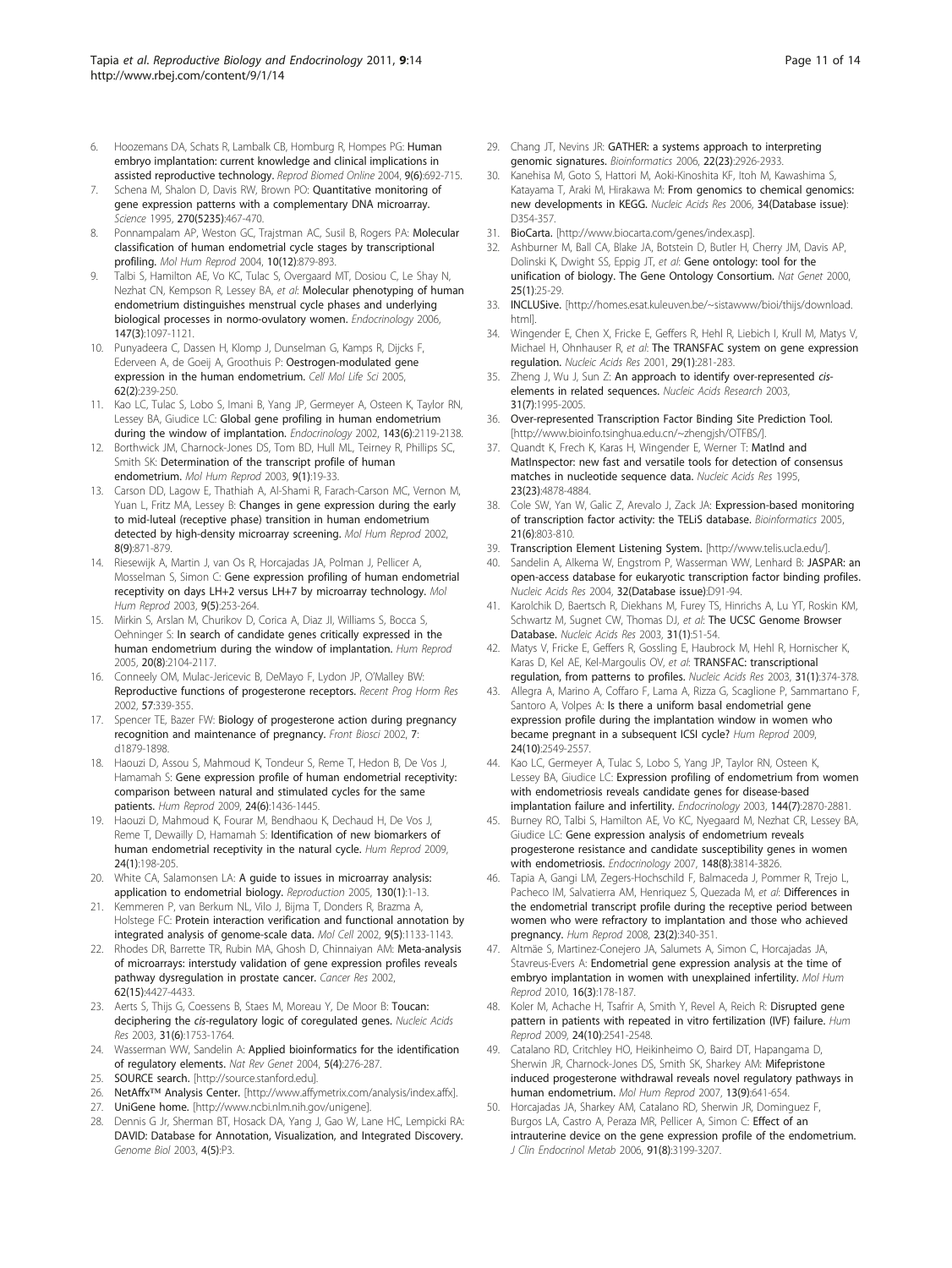- <span id="page-11-0"></span>51. Horcajadas JA, Riesewijk A, Dominguez F, Cervero A, Pellicer A, Simon C: [Determinants of endometrial receptivity.](http://www.ncbi.nlm.nih.gov/pubmed/15731309?dopt=Abstract) Ann N Y Acad Sci 2004, 1034:166-175.
- 52. Wang H, Dey SK: [Roadmap to embryo implantation: clues from mouse](http://www.ncbi.nlm.nih.gov/pubmed/16485018?dopt=Abstract) [models.](http://www.ncbi.nlm.nih.gov/pubmed/16485018?dopt=Abstract) Nat Rev Genet 2006, 7(3):185-199.
- 53. Horcajadas JA, Pellicer A, Simon C: [Wide genomic analysis of human](http://www.ncbi.nlm.nih.gov/pubmed/16960016?dopt=Abstract) [endometrial receptivity: new times, new opportunities.](http://www.ncbi.nlm.nih.gov/pubmed/16960016?dopt=Abstract) Hum Reprod Update 2007, 13(1):77-86.
- 54. Lessey BA, Killam AP, Metzger DA, Haney AF, Greene GL, McCarty KS Jr: [Immunohistochemical analysis of human uterine estrogen and](http://www.ncbi.nlm.nih.gov/pubmed/2455728?dopt=Abstract) [progesterone receptors throughout the menstrual cycle.](http://www.ncbi.nlm.nih.gov/pubmed/2455728?dopt=Abstract) J Clin Endocrinol Metab 1988, 67(2):334-340.
- 55. Franchi A, Zaret J, Zhang X, Bocca S, Oehninger S: [Expression of](http://www.ncbi.nlm.nih.gov/pubmed/18524812?dopt=Abstract) [immunomodulatory genes, their protein products and specific ligands/](http://www.ncbi.nlm.nih.gov/pubmed/18524812?dopt=Abstract) [receptors during the window of implantation in the human](http://www.ncbi.nlm.nih.gov/pubmed/18524812?dopt=Abstract) [endometrium.](http://www.ncbi.nlm.nih.gov/pubmed/18524812?dopt=Abstract) Mol Hum Reprod 2008, 14(7):413-421.
- 56. Janeway CA Jr, Medzhitov R: [Innate immune recognition.](http://www.ncbi.nlm.nih.gov/pubmed/11861602?dopt=Abstract) Annu Rev Immunol 2002, 20:197-216.
- 57. Lobo SC, Huang ST, Germeyer A, Dosiou C, Vo KC, Tulac S, Nayak NR, Giudice LC: [The immune environment in human endometrium during](http://www.ncbi.nlm.nih.gov/pubmed/15494045?dopt=Abstract) [the window of implantation.](http://www.ncbi.nlm.nih.gov/pubmed/15494045?dopt=Abstract) Am J Reprod Immunol 2004, 52(4):244-251.
- 58. Hasty LA, Lambris JD, Lessey BA, Pruksananonda K, Lyttle CR: [Hormonal](http://www.ncbi.nlm.nih.gov/pubmed/7507644?dopt=Abstract) [regulation of complement components and receptors throughout the](http://www.ncbi.nlm.nih.gov/pubmed/7507644?dopt=Abstract) [menstrual cycle.](http://www.ncbi.nlm.nih.gov/pubmed/7507644?dopt=Abstract) Am J Obstet Gynecol 1994, 170(1 Pt 1):168-175.
- 59. Jensen TS, Bjorge L, Wollen AL, Ulstein M: [Identification of the](http://www.ncbi.nlm.nih.gov/pubmed/7576125?dopt=Abstract) [complement regulatory proteins CD46, CD55, and CD59 in human](http://www.ncbi.nlm.nih.gov/pubmed/7576125?dopt=Abstract) [fallopian tube, endometrium, and cervical mucosa and secretion.](http://www.ncbi.nlm.nih.gov/pubmed/7576125?dopt=Abstract) Am J Reprod Immunol 1995, 34(1):1-9.
- 60. Oglesby TJ, Longwith JE, Huettner PC: [Human complement regulator](http://www.ncbi.nlm.nih.gov/pubmed/8876826?dopt=Abstract) [expression by the normal female reproductive tract.](http://www.ncbi.nlm.nih.gov/pubmed/8876826?dopt=Abstract) Anat Rec 1996, 246(1):78-86.
- 61. Young SL, Lessey BA, Fritz MA, Meyer WR, Murray MJ, Speckman PL, Nowicki BJ: [In vivo and in vitro evidence suggest that HB-EGF regulates](http://www.ncbi.nlm.nih.gov/pubmed/11889210?dopt=Abstract) [endometrial expression of human decay-accelerating factor.](http://www.ncbi.nlm.nih.gov/pubmed/11889210?dopt=Abstract) J Clin Endocrinol Metab 2002, 87(3):1368-1375.
- 62. Nogawa Fonzar-Marana RR, Ferriani RA, Soares SG, Cavalcante-Neto FF, Teixeira JE, Barbosa JE: [Expression of complement system regulatory](http://www.ncbi.nlm.nih.gov/pubmed/16831436?dopt=Abstract) [molecules in the endometrium of normal ovulatory and hyperstimulated](http://www.ncbi.nlm.nih.gov/pubmed/16831436?dopt=Abstract) [women correlate with menstrual cycle phase.](http://www.ncbi.nlm.nih.gov/pubmed/16831436?dopt=Abstract) Fertil Steril 2006, 86(3):758-761.
- 63. Isaacson KB, Coutifaris C, Garcia CR, Lyttle CR: [Production and secretion of](http://www.ncbi.nlm.nih.gov/pubmed/2793987?dopt=Abstract) [complement component 3 by endometriotic tissue.](http://www.ncbi.nlm.nih.gov/pubmed/2793987?dopt=Abstract) J Clin Endocrinol Metab 1989, 69(5):1003-1009.
- 64. Lee J, Oh J, Choi E, Park I, Han C, Kim do H, Choi BC, Kim JW, Cho C: [Differentially expressed genes implicated in unexplained recurrent](http://www.ncbi.nlm.nih.gov/pubmed/17681868?dopt=Abstract) [spontaneous abortion.](http://www.ncbi.nlm.nih.gov/pubmed/17681868?dopt=Abstract) Int J Biochem Cell Biol 2007, 39(12):2265-2277.
- 65. Liu LP, Chan ST, Ho PC, Yeung WS: [Partial purification of embryotrophic](http://www.ncbi.nlm.nih.gov/pubmed/9688401?dopt=Abstract) [factors from human oviductal cells.](http://www.ncbi.nlm.nih.gov/pubmed/9688401?dopt=Abstract) Hum Reprod 1998, 13(6):1613-1619.
- 66. Xu JS, Cheung TM, Chan ST, Ho PC, Yeung WS: [Temporal effect of human](http://www.ncbi.nlm.nih.gov/pubmed/11673265?dopt=Abstract) [oviductal cell and its derived embryotrophic factors on mouse embryo](http://www.ncbi.nlm.nih.gov/pubmed/11673265?dopt=Abstract) [development.](http://www.ncbi.nlm.nih.gov/pubmed/11673265?dopt=Abstract) Biol Reprod 2001, 65(5):1481-1488.
- 67. Lee YL, Lee KF, Xu JS, He QY, Chiu JF, Lee WM, Luk JM, Yeung WS: [The](http://www.ncbi.nlm.nih.gov/pubmed/14699127?dopt=Abstract) [embryotrophic activity of oviductal cell-derived complement C3b and](http://www.ncbi.nlm.nih.gov/pubmed/14699127?dopt=Abstract) [iC3b, a novel function of complement protein in reproduction.](http://www.ncbi.nlm.nih.gov/pubmed/14699127?dopt=Abstract) J Biol Chem 2004, 279(13):12763-12768.
- 68. Tse PK, Lee YL, Chow WN, Luk JM, Lee KF, Yeung WS: [Preimplantation](http://www.ncbi.nlm.nih.gov/pubmed/18039777?dopt=Abstract) [embryos cooperate with oviductal cells to produce embryotrophic](http://www.ncbi.nlm.nih.gov/pubmed/18039777?dopt=Abstract) [inactivated complement-3b.](http://www.ncbi.nlm.nih.gov/pubmed/18039777?dopt=Abstract) Endocrinology 2008, 149(3):1268-1276.
- 69. Giudice LC: [Application of functional genomics to primate endometrium:](http://www.ncbi.nlm.nih.gov/pubmed/17118168?dopt=Abstract) [insights into biological processes.](http://www.ncbi.nlm.nih.gov/pubmed/17118168?dopt=Abstract) Reprod Biol Endocrinol 2006, 4(Suppl 1): S4.
- 70. Jackman M, Lindon C, Nigg EA, Pines J: [Active cyclin B1-Cdk1 first appears](http://www.ncbi.nlm.nih.gov/pubmed/12524548?dopt=Abstract) [on centrosomes in prophase.](http://www.ncbi.nlm.nih.gov/pubmed/12524548?dopt=Abstract) Nat Cell Biol 2003, 5(2):143-148.
- 71. Jin P, Hardy S, Morgan DO: [Nuclear localization of cyclin B1 controls](http://www.ncbi.nlm.nih.gov/pubmed/9585407?dopt=Abstract) [mitotic entry after DNA damage.](http://www.ncbi.nlm.nih.gov/pubmed/9585407?dopt=Abstract) J Cell Biol 1998, 141(4):875-885.
- 72. Shiozawa T, Li SF, Nakayama K, Nikaido T, Fujii S: [Relationship between the](http://www.ncbi.nlm.nih.gov/pubmed/9239692?dopt=Abstract) [expression of cyclins/cyclin-dependent kinases and sex-steroid](http://www.ncbi.nlm.nih.gov/pubmed/9239692?dopt=Abstract) [receptors/Ki67 in normal human endometrial glands and stroma during](http://www.ncbi.nlm.nih.gov/pubmed/9239692?dopt=Abstract) [the menstrual cycle.](http://www.ncbi.nlm.nih.gov/pubmed/9239692?dopt=Abstract) Mol Hum Reprod 1996, 2(10):745-752.
- 73. Tang L, Zhang Y, Pan H, Luo Q, Zhu XM, Dong MY, Leung PC, Sheng JZ, Huang HF: [Involvement of cyclin B1 in progesterone-mediated cell](http://www.ncbi.nlm.nih.gov/pubmed/19968870?dopt=Abstract)
- 74. Giguere V: [Retinoic acid receptors and cellular retinoid binding proteins:](http://www.ncbi.nlm.nih.gov/pubmed/8156940?dopt=Abstract) [complex interplay in retinoid signaling.](http://www.ncbi.nlm.nih.gov/pubmed/8156940?dopt=Abstract) Endocr Rev 1994, 15(1):61-79.
- 75. Prentice A, Matthews CJ, Thomas EJ, Redfern CP: [The expression of](http://www.ncbi.nlm.nih.gov/pubmed/1379266?dopt=Abstract) [retinoic acid receptors in cultured human endometrial stromal cells and](http://www.ncbi.nlm.nih.gov/pubmed/1379266?dopt=Abstract) [effects of retinoic acid.](http://www.ncbi.nlm.nih.gov/pubmed/1379266?dopt=Abstract) Hum Reprod 1992, 7(5):692-700.
- 76. Kumarendran MK, Loughney AD, Prentice A, Thomas EJ, Redfern CP: [Nuclear retinoid receptor expression in normal human endometrium](http://www.ncbi.nlm.nih.gov/pubmed/9238669?dopt=Abstract) [throughout the menstrual cycle.](http://www.ncbi.nlm.nih.gov/pubmed/9238669?dopt=Abstract) Mol Hum Reprod 1996, 2(2):123-129.
- 77. Morriss-Kay GM, Ward SJ: [Retinoids and mammalian development.](http://www.ncbi.nlm.nih.gov/pubmed/10208011?dopt=Abstract) Int Rev Cytol 1999, 188:73-131.
- 78. Ito K, Suzuki T, Moriya T, Utsunomiya H, Sugawara A, Konno R, Sato S, Sasano H: Retinoid [receptors in the human endometrium and its](http://www.ncbi.nlm.nih.gov/pubmed/11397877?dopt=Abstract) [disorders: a possible modulator of 17 beta-hydroxysteroid](http://www.ncbi.nlm.nih.gov/pubmed/11397877?dopt=Abstract) [dehydrogenase.](http://www.ncbi.nlm.nih.gov/pubmed/11397877?dopt=Abstract) J Clin Endocrinol Metab 2001, 86(6):2721-2727.
- 79. Zheng WL, Ong DE: [Spatial and temporal patterns of expression of](http://www.ncbi.nlm.nih.gov/pubmed/9546726?dopt=Abstract) [cellular retinol-binding protein and cellular retinoic acid-binding](http://www.ncbi.nlm.nih.gov/pubmed/9546726?dopt=Abstract) [proteins in rat uterus during early pregnancy.](http://www.ncbi.nlm.nih.gov/pubmed/9546726?dopt=Abstract) Biol Reprod 1998, 58(4):963-970.
- 80. Jeong JW, Lee KY, Kwak I, White LD, Hilsenbeck SG, Lydon JP, DeMayo FJ: [Identification of murine uterine genes regulated in a ligand-dependent](http://www.ncbi.nlm.nih.gov/pubmed/15845616?dopt=Abstract) [manner by the progesterone receptor.](http://www.ncbi.nlm.nih.gov/pubmed/15845616?dopt=Abstract) Endocrinology 2005, 146(8):3490-3505.
- 81. Fritzsche B, Vermot J, Neumann U, Schmidt A, Schweigert FJ, Dolle P, Ruhl R: [Regulation of expression of the retinoic acid metabolizing](http://www.ncbi.nlm.nih.gov/pubmed/16955405?dopt=Abstract) [enzyme CYP26A1 in uteri of ovariectomized mice after treatment with](http://www.ncbi.nlm.nih.gov/pubmed/16955405?dopt=Abstract) [ovarian steroid hormones.](http://www.ncbi.nlm.nih.gov/pubmed/16955405?dopt=Abstract) Mol Reprod Dev 2007, 74(2):258-264.
- 82. Han BC, Xia HF, Sun J, Yang Y, Peng JP: [Retinoic acid-metabolizing](http://www.ncbi.nlm.nih.gov/pubmed/20112286?dopt=Abstract) [enzyme cytochrome P450 26a1 \(cyp26a1\) is essential for implantation:](http://www.ncbi.nlm.nih.gov/pubmed/20112286?dopt=Abstract) [functional study of its role in early pregnancy.](http://www.ncbi.nlm.nih.gov/pubmed/20112286?dopt=Abstract) J Cell Physiol 2010, 223(2):471-479.
- 83. Deng L, Shipley GL, Loose-Mitchell DS, Stancel GM, Broaddus R, Pickar JH, Davies PJ: [Coordinate regulation of the production and signaling of](http://www.ncbi.nlm.nih.gov/pubmed/12727970?dopt=Abstract) [retinoic acid by estrogen in the human endometrium.](http://www.ncbi.nlm.nih.gov/pubmed/12727970?dopt=Abstract) J Clin Endocrinol Metab 2003, 88(5):2157-2163.
- 84. Guzeloglu-Kayisli O, Kayisli UA, Taylor HS: [The role of growth factors and](http://www.ncbi.nlm.nih.gov/pubmed/19197806?dopt=Abstract) [cytokines during implantation: endocrine and paracrine interactions.](http://www.ncbi.nlm.nih.gov/pubmed/19197806?dopt=Abstract) Semin Reprod Med 2009, 27(1):62-79.
- 85. Cameron IT, Plumpton C, Champeney R, van Papendorp C, Ashby MJ, Davenport AP: [Identification of endothelin-1, endothelin-2 and](http://www.ncbi.nlm.nih.gov/pubmed/8345469?dopt=Abstract) [endothelin-3 in human endometrium.](http://www.ncbi.nlm.nih.gov/pubmed/8345469?dopt=Abstract) J Reprod Fertil 1993, 98(1):251-255.
- 86. Cameron IT, Davenport AP, van Papendorp C, Barker PJ, Huskisson NS, Gilmour RS, Brown MJ, Smith SK: [Endothelin-like immunoreactivity in](http://www.ncbi.nlm.nih.gov/pubmed/1518017?dopt=Abstract) [human endometrium.](http://www.ncbi.nlm.nih.gov/pubmed/1518017?dopt=Abstract) J Reprod Fertil 1992, 95(2):623-628.
- 87. Shinmi O, Kimura S, Sawamura T, Sugita Y, Yoshizawa T, Uchiyama Y, Yanagisawa M, Goto K, Masaki T, Kanazawa I: [Endothelin-3 is a novel](http://www.ncbi.nlm.nih.gov/pubmed/2508640?dopt=Abstract) [neuropeptide: isolation and sequence determination of endothelin-1](http://www.ncbi.nlm.nih.gov/pubmed/2508640?dopt=Abstract) [and endothelin-3 in porcine brain.](http://www.ncbi.nlm.nih.gov/pubmed/2508640?dopt=Abstract) Biochem Biophys Res Commun 1989, 164(1):587-593.
- 88. Matsumoto H, Suzuki N, Onda H, Fujino M: [Abundance of endothelin-3 in](http://www.ncbi.nlm.nih.gov/pubmed/2508641?dopt=Abstract) [rat intestine, pituitary gland and brain.](http://www.ncbi.nlm.nih.gov/pubmed/2508641?dopt=Abstract) Biochem Biophys Res Commun 1989, 164(1):74-80.
- 89. Baynash AG, Hosoda K, Giaid A, Richardson JA, Emoto N, Hammer RE, Yanagisawa M: [Interaction of endothelin-3 with endothelin-B receptor is](http://www.ncbi.nlm.nih.gov/pubmed/8001160?dopt=Abstract) [essential for development of epidermal melanocytes and enteric](http://www.ncbi.nlm.nih.gov/pubmed/8001160?dopt=Abstract) [neurons.](http://www.ncbi.nlm.nih.gov/pubmed/8001160?dopt=Abstract) Cell 1994, 79(7):1277-1285.
- 90. Montani D, Souza R, Binkert C, Fischli W, Simonneau G, Clozel M, Humbert M: [Endothelin-1/endothelin-3 ratio: a potential prognostic](http://www.ncbi.nlm.nih.gov/pubmed/17218562?dopt=Abstract) [factor of pulmonary arterial hypertension.](http://www.ncbi.nlm.nih.gov/pubmed/17218562?dopt=Abstract) Chest 2007, 131(1):101-108.
- 91. Jeoung M, Lee S, Hawng HK, Cheon YP, Jeong YK, Gye MC, Iglarz M, Ko C, Bridges PJ: [Identification of a novel role for endothelins within the](http://www.ncbi.nlm.nih.gov/pubmed/20357223?dopt=Abstract) [oviduct.](http://www.ncbi.nlm.nih.gov/pubmed/20357223?dopt=Abstract) Endocrinology 2010, 151(6):2858-2867.
- 92. Ferriani RA, Charnock-Jones DS, Prentice A, Thomas EJ, Smith SK: [Immunohistochemical localization of acidic and basic fibroblast growth](http://www.ncbi.nlm.nih.gov/pubmed/7681435?dopt=Abstract) [factors in normal human endometrium and endometriosis and the](http://www.ncbi.nlm.nih.gov/pubmed/7681435?dopt=Abstract) [detection of their mRNA by polymerase chain reaction.](http://www.ncbi.nlm.nih.gov/pubmed/7681435?dopt=Abstract) Hum Reprod 1993, 8(1):11-16.
- 93. Anania CA, Stewart EA, Quade BJ, Hill JA, Nowak RA: [Expression of the](http://www.ncbi.nlm.nih.gov/pubmed/9294852?dopt=Abstract) [fibroblast growth factor receptor in women with leiomyomas and](http://www.ncbi.nlm.nih.gov/pubmed/9294852?dopt=Abstract) [abnormal uterine bleeding.](http://www.ncbi.nlm.nih.gov/pubmed/9294852?dopt=Abstract) Mol Hum Reprod 1997, 3(8):685-691.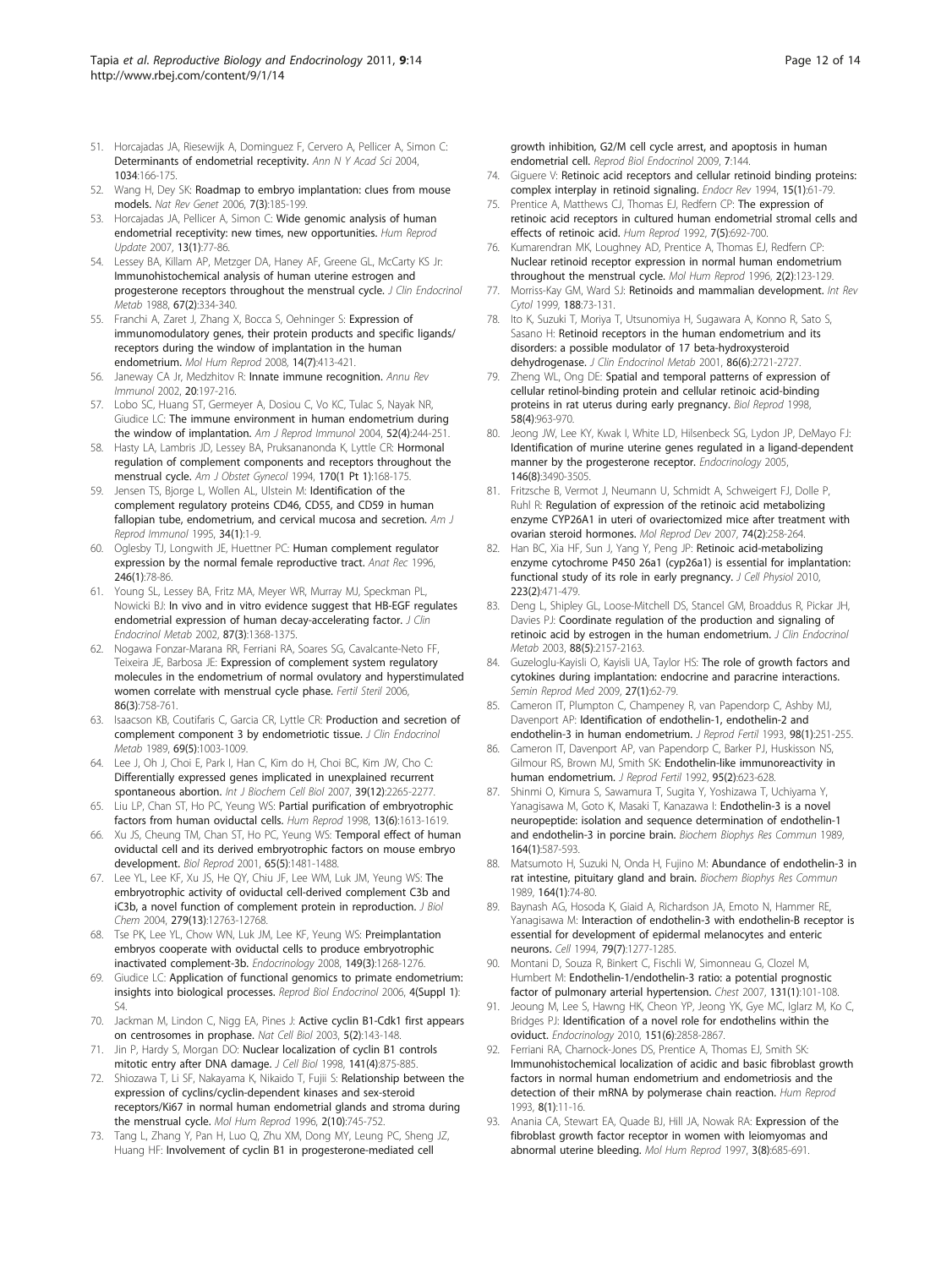- <span id="page-12-0"></span>94. Sangha RK, Li XF, Shams M, Ahmed A: [Fibroblast growth factor](http://www.ncbi.nlm.nih.gov/pubmed/9354773?dopt=Abstract) [receptor-1 is a critical component for endometrial remodeling:](http://www.ncbi.nlm.nih.gov/pubmed/9354773?dopt=Abstract) [localization and expression of basic fibroblast growth factor and FGF-](http://www.ncbi.nlm.nih.gov/pubmed/9354773?dopt=Abstract)[R1 in human endometrium during the menstrual cycle and](http://www.ncbi.nlm.nih.gov/pubmed/9354773?dopt=Abstract) [decreased FGF-R1 expression in menorrhagia.](http://www.ncbi.nlm.nih.gov/pubmed/9354773?dopt=Abstract) Lab Invest 1997, 77(4):389-402.
- 95. Moller B, Rasmussen C, Lindblom B, Olovsson M: [Expression of the](http://www.ncbi.nlm.nih.gov/pubmed/11134362?dopt=Abstract) [angiogenic growth factors VEGF, FGF-2, EGF and their receptors in](http://www.ncbi.nlm.nih.gov/pubmed/11134362?dopt=Abstract) [normal human endometrium during the menstrual cycle.](http://www.ncbi.nlm.nih.gov/pubmed/11134362?dopt=Abstract) Mol Hum Reprod 2001, 7(1):65-72.
- 96. Irwin JC, Utian WH, Eckert RL: [Sex steroids and growth factors](http://www.ncbi.nlm.nih.gov/pubmed/1935772?dopt=Abstract) [differentially regulate the growth and differentiation of cultured human](http://www.ncbi.nlm.nih.gov/pubmed/1935772?dopt=Abstract) [endometrial stromal cells.](http://www.ncbi.nlm.nih.gov/pubmed/1935772?dopt=Abstract) Endocrinology 1991, 129(5):2385-2392.
- 97. Presta M: [Sex hormones modulate the synthesis of basic fibroblast](http://www.ncbi.nlm.nih.gov/pubmed/2461382?dopt=Abstract) [growth factor in human endometrial adenocarcinoma cells: implications](http://www.ncbi.nlm.nih.gov/pubmed/2461382?dopt=Abstract) [for the neovascularization of normal and neoplastic endometrium.](http://www.ncbi.nlm.nih.gov/pubmed/2461382?dopt=Abstract) J Cell Physiol 1988, 137(3):593-597.
- 98. Satterfield MC, Song G, Hayashi K, Bazer FW, Spencer TE: [Progesterone](http://www.ncbi.nlm.nih.gov/pubmed/19007558?dopt=Abstract) [regulation of the endometrial WNT system in the ovine uterus.](http://www.ncbi.nlm.nih.gov/pubmed/19007558?dopt=Abstract) Reprod Fertil Dev 2008, 20(8):935-946.
- 99. Pavlova A, Boutin E, Cunha G, Sassoon D: [Msx1 \(Hox-7.1\) in the adult](http://www.ncbi.nlm.nih.gov/pubmed/7908629?dopt=Abstract) [mouse uterus: cellular interactions underlying regulation of expression.](http://www.ncbi.nlm.nih.gov/pubmed/7908629?dopt=Abstract) Development 1994, 120(2):335-345.
- 100. Daikoku T, Song H, Guo Y, Riesewijk A, Mosselman S, Das SK, Dey SK: [Uterine Msx-1 and Wnt4 signaling becomes aberrant in mice with the](http://www.ncbi.nlm.nih.gov/pubmed/14976223?dopt=Abstract) [loss of leukemia inhibitory factor or Hoxa-10: evidence for a novel](http://www.ncbi.nlm.nih.gov/pubmed/14976223?dopt=Abstract) [cytokine-homeobox-Wnt signaling in implantation.](http://www.ncbi.nlm.nih.gov/pubmed/14976223?dopt=Abstract) Mol Endocrinol 2004, 18(5):1238-1250.
- 101. Mansouri-Attia N, Sandra O, Aubert J, Degrelle S, Everts RE, Giraud-Delville C, Heyman Y, Galio L, Hue I, Yang X, et al: [Endometrium as an](http://www.ncbi.nlm.nih.gov/pubmed/19297625?dopt=Abstract) [early sensor of in vitro embryo manipulation technologies.](http://www.ncbi.nlm.nih.gov/pubmed/19297625?dopt=Abstract) Proc Natl Acad Sci USA 2009, 106(14):5687-5692.
- 102. Norton JD: [ID helix-loop-helix proteins in cell growth, differentiation and](http://www.ncbi.nlm.nih.gov/pubmed/11058077?dopt=Abstract) [tumorigenesis.](http://www.ncbi.nlm.nih.gov/pubmed/11058077?dopt=Abstract) J Cell Sci 2000, 113(Pt 22):3897-3905.
- 103. Yokota Y: [Id and development.](http://www.ncbi.nlm.nih.gov/pubmed/11840321?dopt=Abstract) Oncogene 2001, 20(58):8290-8298.
- 104. Lasorella A, Uo T, Iavarone A: [Id proteins at the cross-road of](http://www.ncbi.nlm.nih.gov/pubmed/11840325?dopt=Abstract) [development and cancer.](http://www.ncbi.nlm.nih.gov/pubmed/11840325?dopt=Abstract) Oncogene 2001, 20(58):8326-8333.
- 105. Benezra R, Rafii S, Lyden D: [The Id proteins and angiogenesis.](http://www.ncbi.nlm.nih.gov/pubmed/11840326?dopt=Abstract) Oncogene 2001, 20(58):8334-8341.
- 106. Maldonado V, Castilla JA, Martinez L, Herruzo A, Concha A, Fontes J, Mendoza N, Garcia-Pena ML, Mendoza JL, Magan R, et al: [Expression of](http://www.ncbi.nlm.nih.gov/pubmed/14714827?dopt=Abstract) [transcription factors in endometrium during natural cycles.](http://www.ncbi.nlm.nih.gov/pubmed/14714827?dopt=Abstract) J Assist Reprod Genet 2003, 20(11):474-481.
- 107. Kilpatrick LM, Kola I, Salamonsen LA: [Transcription factors Ets1, Ets2, and](http://www.ncbi.nlm.nih.gov/pubmed/10377039?dopt=Abstract) Elf1 [exhibit differential localization in human endometrium across the](http://www.ncbi.nlm.nih.gov/pubmed/10377039?dopt=Abstract) [menstrual cycle and alternate isoforms in cultured endometrial cells.](http://www.ncbi.nlm.nih.gov/pubmed/10377039?dopt=Abstract) Biol Reprod 1999, 61(1):120-126.
- 108. Christian M, Zhang X, Schneider-Merck T, Unterman TG, Gellersen B, White JO, Brosens JJ: [Cyclic AMP-induced forkhead transcription factor,](http://www.ncbi.nlm.nih.gov/pubmed/11893744?dopt=Abstract) [FKHR, cooperates with CCAAT/enhancer-binding protein beta in](http://www.ncbi.nlm.nih.gov/pubmed/11893744?dopt=Abstract) [differentiating human endometrial stromal cells.](http://www.ncbi.nlm.nih.gov/pubmed/11893744?dopt=Abstract) J Biol Chem 2002, 277(23):20825-20832.
- 109. Mak IY, Brosens JJ, Christian M, Hills FA, Chamley L, Regan L, White JO: [Regulated expression of signal transducer and activator of transcription,](http://www.ncbi.nlm.nih.gov/pubmed/12050218?dopt=Abstract) [Stat5, and its enhancement of PRL expression in human endometrial](http://www.ncbi.nlm.nih.gov/pubmed/12050218?dopt=Abstract) [stromal cells in vitro.](http://www.ncbi.nlm.nih.gov/pubmed/12050218?dopt=Abstract) J Clin Endocrinol Metab 2002, 87(6):2581-2588.
- 110. Martin R, Taylor MB, Krikun G, Lockwood C, Akbas GE, Taylor HS: [Differential cell-specific modulation of HOXA10 by estrogen and](http://www.ncbi.nlm.nih.gov/pubmed/17311863?dopt=Abstract) [specificity protein 1 response elements.](http://www.ncbi.nlm.nih.gov/pubmed/17311863?dopt=Abstract) J Clin Endocrinol Metab 2007, 92(5):1920-1926.
- 111. Lynch VJ, Brayer K, Gellersen B, Wagner GP: [HoxA-11 and FOXO1A](http://www.ncbi.nlm.nih.gov/pubmed/19727442?dopt=Abstract) [cooperate to regulate decidual prolactin expression: towards inferring](http://www.ncbi.nlm.nih.gov/pubmed/19727442?dopt=Abstract) [the core transcriptional regulators of decidual genes.](http://www.ncbi.nlm.nih.gov/pubmed/19727442?dopt=Abstract) PLoS One 2009, 4(9):e6845.
- 112. Kohan K, Carvajal R, Gabler F, Vantman D, Romero C, Vega M: [Role of the](http://www.ncbi.nlm.nih.gov/pubmed/20406953?dopt=Abstract) [transcriptional factors FOXO1 and PPARG on gene expression of SLC2A4](http://www.ncbi.nlm.nih.gov/pubmed/20406953?dopt=Abstract) [in endometrial tissue from women with polycystic ovary syndrome.](http://www.ncbi.nlm.nih.gov/pubmed/20406953?dopt=Abstract) Reproduction 2010, 140(1):123-131.
- 113. Fahnenstich J, Nandy A, Milde-Langosch K, Schneider-Merck T, Walther N, Gellersen B: [Promyelocytic leukaemia zinc finger protein \(PLZF\) is a](http://www.ncbi.nlm.nih.gov/pubmed/12970399?dopt=Abstract) [glucocorticoid- and progesterone-induced transcription factor in human](http://www.ncbi.nlm.nih.gov/pubmed/12970399?dopt=Abstract)

[endometrial stromal cells and myometrial smooth muscle cells.](http://www.ncbi.nlm.nih.gov/pubmed/12970399?dopt=Abstract) Mol Hum Reprod 2003, 9(10):611-623.

- 114. Pohnke Y, Schneider-Merck T, Fahnenstich J, Kempf R, Christian M, Milde-Langosch K, Brosens JJ, Gellersen B: [Wild-type p53 protein is up-regulated](http://www.ncbi.nlm.nih.gov/pubmed/15472230?dopt=Abstract) [upon cyclic adenosine monophosphate-induced differentiation of](http://www.ncbi.nlm.nih.gov/pubmed/15472230?dopt=Abstract) [human endometrial stromal cells.](http://www.ncbi.nlm.nih.gov/pubmed/15472230?dopt=Abstract) J Clin Endocrinol Metab 2004, 89(10):5233-5244.
- 115. Du H, Sarno J, Taylor HS: [HOXA10 inhibits Kruppel-like factor 9](http://www.ncbi.nlm.nih.gov/pubmed/20463357?dopt=Abstract) [expression in the human endometrial epithelium.](http://www.ncbi.nlm.nih.gov/pubmed/20463357?dopt=Abstract) Biol Reprod 2010, 83(2):205-211.
- 116. Kim YA, Kim JY, Kim MR, Hwang KJ, Chang DY, Jeon MK: [Tumor necrosis](http://www.ncbi.nlm.nih.gov/pubmed/20677482?dopt=Abstract) [factor-alpha-induced cyclooxygenase-2 overexpression in eutopic](http://www.ncbi.nlm.nih.gov/pubmed/20677482?dopt=Abstract) [endometrium of women with endometriosis by stromal cell culture](http://www.ncbi.nlm.nih.gov/pubmed/20677482?dopt=Abstract) [through nuclear factor-kappaB activation.](http://www.ncbi.nlm.nih.gov/pubmed/20677482?dopt=Abstract) J Reprod Med 2009, 54(10):625-630.
- 117. Pabona JM, Zeng Z, Simmen FA, Simmen RC: [Functional differentiation of](http://www.ncbi.nlm.nih.gov/pubmed/20410205?dopt=Abstract) [uterine stromal cells involves cross-regulation between bone](http://www.ncbi.nlm.nih.gov/pubmed/20410205?dopt=Abstract) [morphogenetic protein 2 and Kruppel-like factor \(KLF\) family members](http://www.ncbi.nlm.nih.gov/pubmed/20410205?dopt=Abstract) [KLF9 and KLF13.](http://www.ncbi.nlm.nih.gov/pubmed/20410205?dopt=Abstract) Endocrinology 2010, 151(7):3396-3406.
- 118. Strakova Z, Reed J, Ihnatovych I: [Human transcriptional coactivator with](http://www.ncbi.nlm.nih.gov/pubmed/20164440?dopt=Abstract) [PDZ-binding motif \(TAZ\) is downregulated during decidualization.](http://www.ncbi.nlm.nih.gov/pubmed/20164440?dopt=Abstract) Biol Reprod 2010, 82(6):1112-1118.
- 119. Cook IH, Evans J, Maldonado-Perez D, Critchley HO, Sales KJ, Jabbour HN: [Prokineticin-1 \(PROK1\) modulates interleukin \(IL\)-11 expression via](http://www.ncbi.nlm.nih.gov/pubmed/19801577?dopt=Abstract) [prokineticin receptor 1 \(PROKR1\) and the calcineurin/NFAT signalling](http://www.ncbi.nlm.nih.gov/pubmed/19801577?dopt=Abstract) [pathway.](http://www.ncbi.nlm.nih.gov/pubmed/19801577?dopt=Abstract) Mol Hum Reprod 2010, 16(3):158-169.
- 120. Wang Y, Hanifi-Moghaddam P, Hanekamp EE, Kloosterboer HJ, Franken P, Veldscholte J, van Doorn HC, Ewing PC, Kim JJ, Grootegoed JA, et al: [Progesterone inhibition of Wnt/beta-catenin signaling in normal](http://www.ncbi.nlm.nih.gov/pubmed/19737954?dopt=Abstract) [endometrium and endometrial cancer.](http://www.ncbi.nlm.nih.gov/pubmed/19737954?dopt=Abstract) Clin Cancer Res 2009, 15(18):5784-5793.
- 121. Johnson DG, Schneider-Broussard R: [Role of E2F in cell cycle control and](http://www.ncbi.nlm.nih.gov/pubmed/9556498?dopt=Abstract) [cancer.](http://www.ncbi.nlm.nih.gov/pubmed/9556498?dopt=Abstract) Front Biosci 1998, 3:d447-448.
- 122. La Thangue NB: [The yin and yang of E2F-1: balancing life and death.](http://www.ncbi.nlm.nih.gov/pubmed/12833056?dopt=Abstract) Nat Cell Biol 2003, 5(7):587-589.
- 123. Pierce AM, Schneider-Broussard R, Gimenez-Conti IB, Russell JL, Conti CJ, Johnson DG: [E2F1 has both oncogenic and tumor-suppressive properties](http://www.ncbi.nlm.nih.gov/pubmed/10454586?dopt=Abstract) [in a transgenic model.](http://www.ncbi.nlm.nih.gov/pubmed/10454586?dopt=Abstract) Mol Cell Biol 1999, 19(9):6408-6414.
- 124. Murre C, McCaw PS, Baltimore D: [A new DNA binding and dimerization](http://www.ncbi.nlm.nih.gov/pubmed/2493990?dopt=Abstract) [motif in immunoglobulin enhancer binding, daughterless, MyoD, and](http://www.ncbi.nlm.nih.gov/pubmed/2493990?dopt=Abstract) [myc proteins.](http://www.ncbi.nlm.nih.gov/pubmed/2493990?dopt=Abstract) Cell 1989, 56(5):777-783.
- 125. Benezra R, Davis RL, Lassar A, Tapscott S, Thayer M, Lockshon D, Weintraub H: [Id: a negative regulator of helix-loop-helix DNA binding](http://www.ncbi.nlm.nih.gov/pubmed/2171390?dopt=Abstract) [proteins. Control of terminal myogenic differentiation.](http://www.ncbi.nlm.nih.gov/pubmed/2171390?dopt=Abstract) Ann N Y Acad Sci 1990, 599:1-11.
- 126. Yokoyama C, Wang X, Briggs MR, Admon A, Wu J, Hua X, Goldstein JL, Brown MS: [SREBP-1, a basic-helix-loop-helix-leucine zipper protein that](http://www.ncbi.nlm.nih.gov/pubmed/8402897?dopt=Abstract) [controls transcription of the low density lipoprotein receptor gene.](http://www.ncbi.nlm.nih.gov/pubmed/8402897?dopt=Abstract) Cell 1993, 75(1):187-197.
- 127. Brown MS, Goldstein JL: [The SREBP pathway: regulation of cholesterol](http://www.ncbi.nlm.nih.gov/pubmed/9150132?dopt=Abstract) [metabolism by proteolysis of a membrane-bound transcription factor.](http://www.ncbi.nlm.nih.gov/pubmed/9150132?dopt=Abstract) Cell 1997, 89(3):331-340.
- 128. Brown MS, Goldstein JL: [A proteolytic pathway that controls the](http://www.ncbi.nlm.nih.gov/pubmed/10500120?dopt=Abstract) [cholesterol content of membranes, cells, and blood.](http://www.ncbi.nlm.nih.gov/pubmed/10500120?dopt=Abstract) Proc Natl Acad Sci USA 1999, 96(20):11041-11048.
- 129. Shea-Eaton WK, Trinidad MJ, Lopez D, Nackley A, McLean MP: [Sterol](http://www.ncbi.nlm.nih.gov/pubmed/11250933?dopt=Abstract) [regulatory element binding protein-1a regulation of the](http://www.ncbi.nlm.nih.gov/pubmed/11250933?dopt=Abstract) [steroidogenic acute regulatory protein gene.](http://www.ncbi.nlm.nih.gov/pubmed/11250933?dopt=Abstract) Endocrinology 2001, 142(4):1525-1533.
- 130. Benezra R, Davis RL, Lockshon D, Turner DL, Weintraub H: [The protein Id: a](http://www.ncbi.nlm.nih.gov/pubmed/2156629?dopt=Abstract) [negative regulator of helix-loop-helix DNA binding proteins.](http://www.ncbi.nlm.nih.gov/pubmed/2156629?dopt=Abstract) Cell 1990, 61(1):49-59.
- 131. Kreider BL, Benezra R, Rovera G, Kadesch T: [Inhibition of myeloid](http://www.ncbi.nlm.nih.gov/pubmed/1372755?dopt=Abstract) [differentiation by the helix-loop-helix protein Id.](http://www.ncbi.nlm.nih.gov/pubmed/1372755?dopt=Abstract) Science 1992, 255(5052):1700-1702.
- 132. Moldes M, Boizard M, Liepvre XL, Feve B, Dugail I, Pairault J: [Functional](http://www.ncbi.nlm.nih.gov/pubmed/10585876?dopt=Abstract) [antagonism between inhibitor of DNA binding \(Id\) and adipocyte](http://www.ncbi.nlm.nih.gov/pubmed/10585876?dopt=Abstract) [determination and differentiation factor 1/sterol regulatory element](http://www.ncbi.nlm.nih.gov/pubmed/10585876?dopt=Abstract)[binding protein-1c \(ADD1/SREBP-1c\) trans-factors for the regulation of](http://www.ncbi.nlm.nih.gov/pubmed/10585876?dopt=Abstract) [fatty acid synthase promoter in adipocytes.](http://www.ncbi.nlm.nih.gov/pubmed/10585876?dopt=Abstract) Biochem J 1999, 344(Pt 3):873-880.